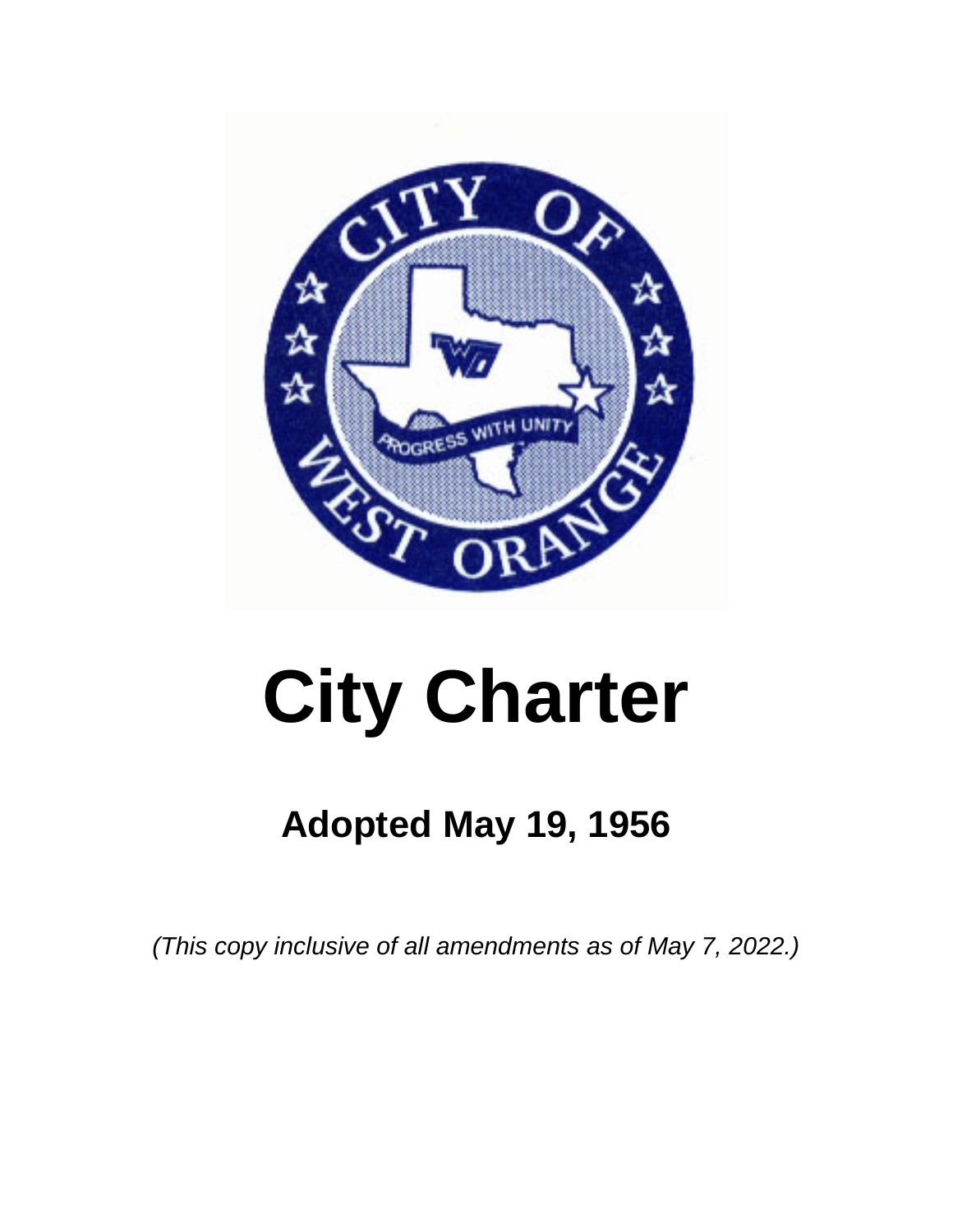# **PART I CHARTER**

# **Article I. Corporate Name**

#### Sec. 1. Corporate Name.

### **Article II. Municipal Boundaries**

- Sec. 1. Boundaries.
- Sec. 2. Extension of Boundaries.
- Sec. 3. Disannexation of Municipal Boundaries

# **Article Ill. Form of Government**

Sec. 1. [Name; Authority, Powers Generally.]

# **Article IV. Officers and Their Election**

- Sec. 1. City Officials.
- Sec. 2. Date of Election.
- Sec. 3. [Reserved.]
- Sec. 4. Official Ballot.
- Sec. 5. Terms of Office: Mayor and Alderman.
- Sec. 6. Judges of Election.
- Sec. 7. Installation of Officers.
- Sec. 8. Qualification of Officers.
- Sec. 9. Limitations of Councilmen.
- Sec.10. Vacancy.
- Sec.11. Mayor Pro Tempore.
- Sec.12. Compensation of Mayor and Councilmen.
- Sec.13. Terms of Office of Appointed Officers.

#### **Article V. Duties and Powers of Officers**

- Sec. 1. Oath.
- Sec. 2. Duties of Mayor.
- Sec. 3. Powers of Mayor.
- Sec. 4. City Secretary.
- Sec. 5. Treasurer.
- Sec. 6. City Chief of Police.

 **\*Editor's note—**The city's home rule charter was adopted at an election held on May 19, 1956, and is included herein for the convenience of the users of this Code. The original arrangement, article headings and section catch lines have been retained. Words appearing in brackets herein have been added by the editor for clarification. A uniform system of capitalization has been used. Obvious misspellings have been corrected without notation. Amended sections are designated by history notes in parentheses.

\_\_\_\_\_\_\_\_\_\_\_\_\_\_\_\_\_\_\_\_\_\_\_\_\_\_\_\_\_\_\_\_\_\_\_\_\_\_\_\_\_\_\_\_\_\_\_\_\_\_\_\_\_\_\_\_\_\_\_\_\_\_\_\_\_\_\_\_\_\_\_\_\_\_\_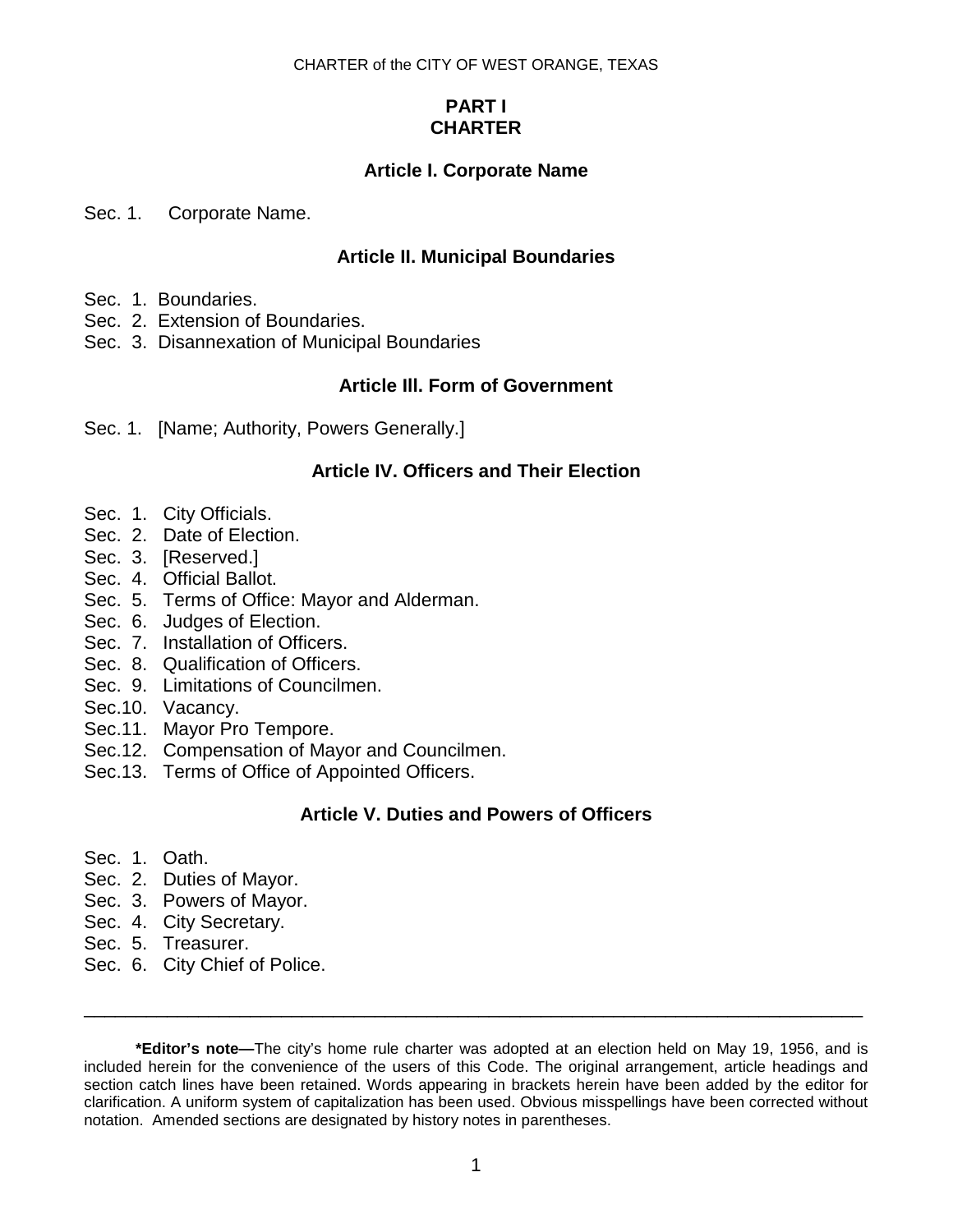#### CHARTER of the CITY OF WEST ORANGE, TEXAS

 **State constitution reference—**Charter to be consistent with constitution and general laws, Art. XI, § 5. **State law reference—**Home rule municipality, V.T.C.A., Local Government Code § 9.001 et seq.

- Sec. 7. City Attorney.
- Sec. 8. Public Works Director.
- Sec. 9. Fire Marshal.
- Sec. 10. Assessor and Collector.
- Sec. 11. Judge of the Municipal Court.
- Sec. 12. Control of Officers.
- Sec. 13. Bond for Appointive Officers.
- Sec. 14. Resignation of Officers.
- Sec. 15. Removal of Officers.
- Sec. 16. Salaries of Appointed Officers.

# **Article VI. The City Council**

- Sec. 1. Presiding Officer.
- Sec. 2. Meetings.
- Sec. 3. Rules of the City Council.
- Sec. 4. General Authority.
- Sec. 5. Powers.
- Sec. 6. Quorum.
- Sec. 7. Minimum Votes Required.
- Sec. 8. Legislative Procedure.
- Sec. 9. Style of Ordinances.
- Sec. 10. Ordinances Now in Effect.
- Sec. 11. Publication of Ordinances.
- Sec. 12. Ordinances, Pleading of, and Admissibility in Evidence.
- Sec. 13. Ordinances and Resolutions.

# **Article VII. General Powers**

- Sec. 1. Enumerated Powers Not Exclusive.
- Sec. 2. Fire Prevention.
- Sec. 3. Health Regulations.
- Sec. 4. Other Enumerated Powers

# **Article VIII. Departments**

- Sec. 1. General.
- Sec. 2. Rules and Regulations for Departments.
- Sec. 3. Police Department.
- Sec. 4. Fire Department.
- Sec. 5. Recreation Department.

# **Article IX. Public Utilities**

- Sec. 1. City Ownership and Operation Thereof.
- Sec. 2. Regulation of Public Utilities.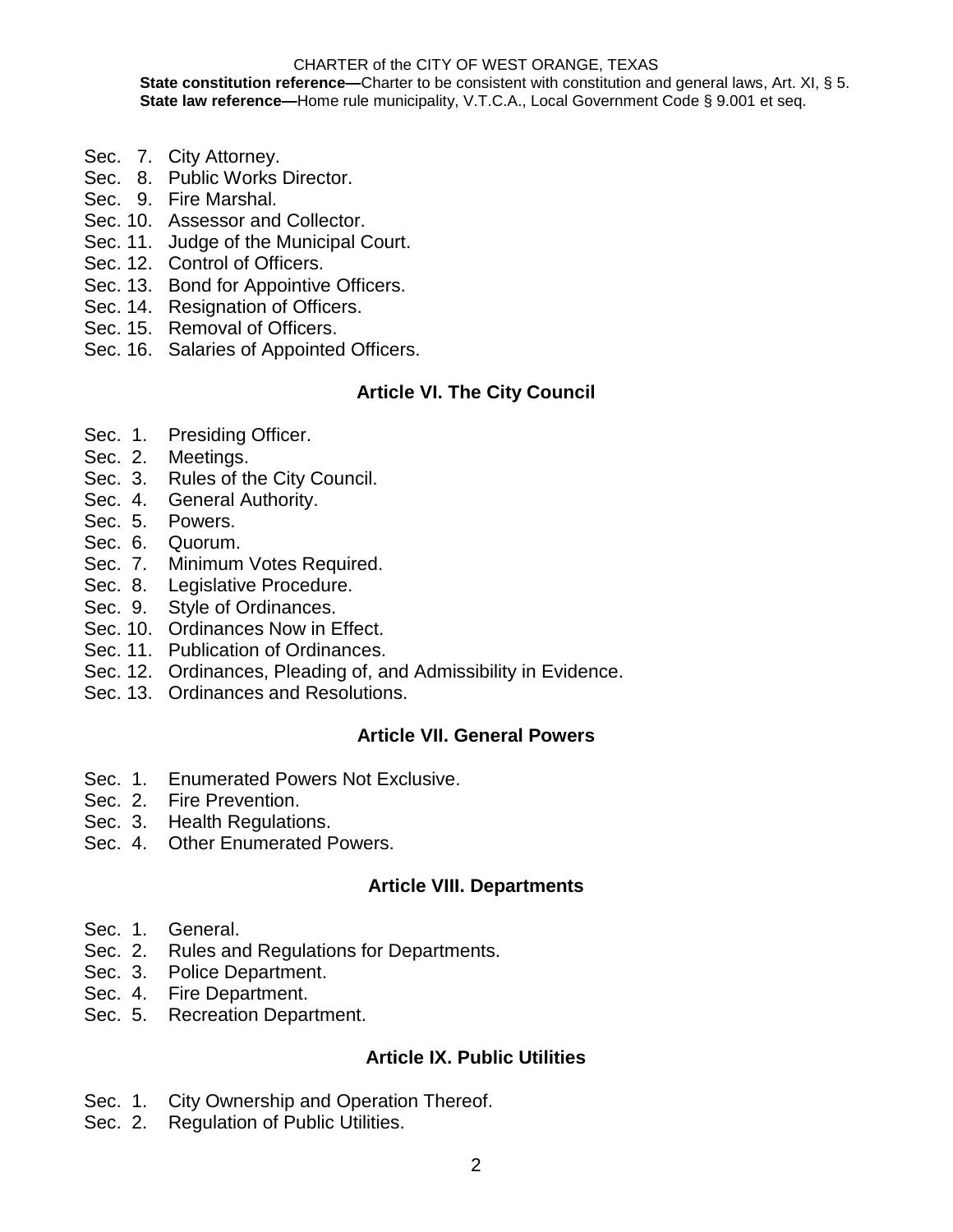# **Article X. Contracts**

- Sec. 1. General.
- Sec. 2. Personal Services.
- Sec. 3. Goods, Materials, Services or Supplies.
- Sec. 4. Competitive Bidding.

### **Article XI. Ownership of Real or Personal Property**

- Sec. 1. Acquisition of Property.
- Sec. 2. Real Estate, Etc., Owned by the City.
- Sec. 3. Parks, Playground, Etc.

#### **Article XII. Streets and Alleys**

- Sec. 1. Street Powers.
- Sec. 2. Street Improvements.
- Sec. 3. Regulation of Vehicles.
- Sec. 4. Established Speed Zones and Parking Areas.

# **Article XIII. Miscellaneous**

- Sec. 1. Public Property Exempt From Execution.
- Sec. 2. City Funds Not Subject to Garnishment.
- Sec. 3. Liability for Damages.
- Sec. 4. Right of Eminent Domain.
- Sec. 5. May Accept Governmental Aid, Etc.
- Sec. 6. City Not Required to Give Bond.
- Sec. 7. Franchises and Special Privileges.
- Sec. 8. Retirement or Pensions for Employees.

#### **Article XIV Finances**

- Sec. 1. Fiscal Year.
- Sec. 2. Budget.
- Sec. 3. Depository.
- Sec. 4. Bonds, Warrants, Etc.
- Sec. 5. Audit and Examination of City Books and Accounts.

#### **Article XV Taxes and Taxation**

- Sec. 1. Taxable Properties.
- Sec. 2. Tax Levies.
- Sec. 3. Liens.
- Sec. 4. Rendition.
- Sec. 5. Unrendered Property.
- Sec. 6. Collection of Taxes.
- Sec. 7. Payment of Taxes.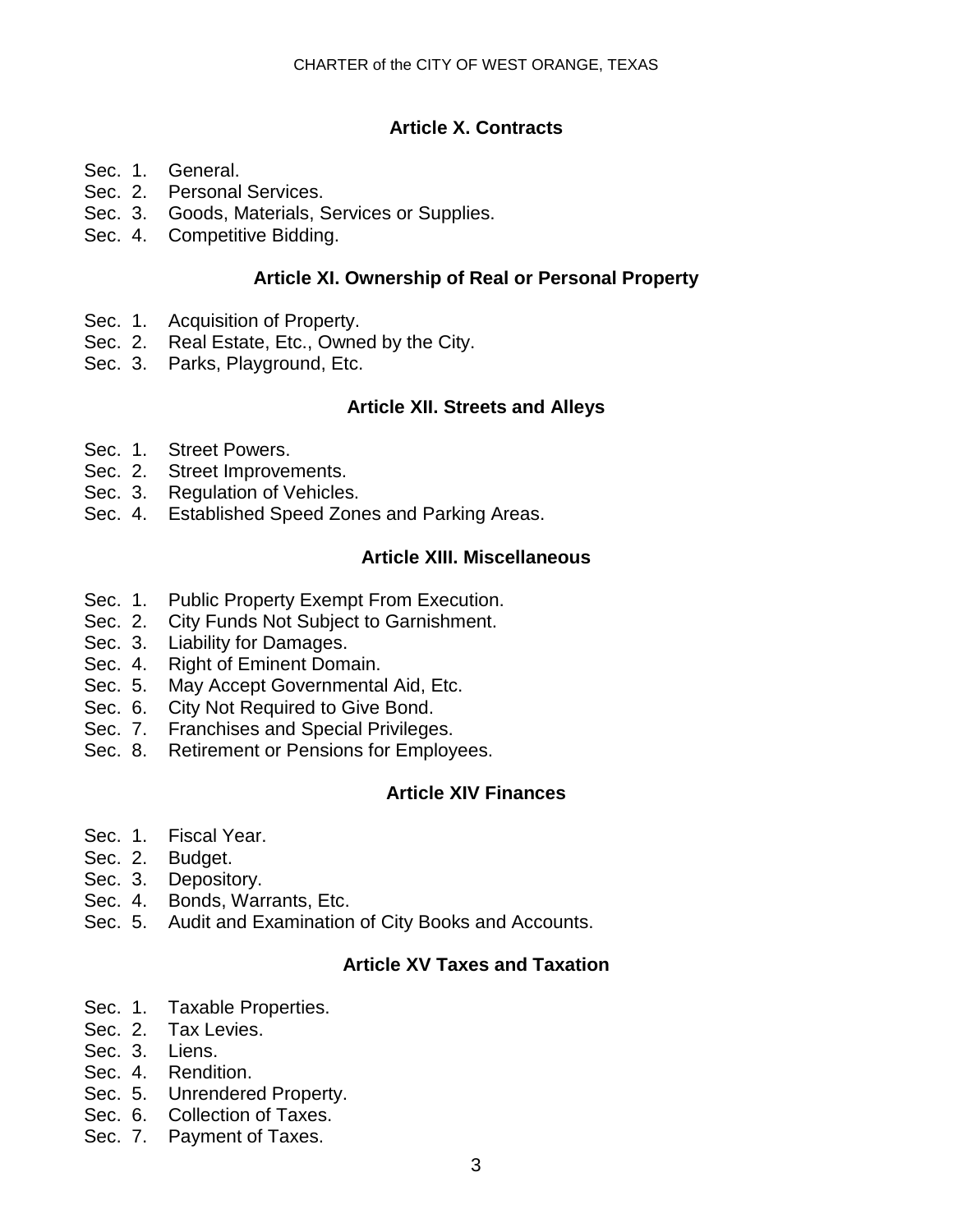- Sec. 8. Delinquent Taxes.
- Sec. 9. Reserved.
- Sec. 10. Occupation Tax.
- Sec. 11. Contract for Collection of Delinquent [Taxes].
- Sec. 12. Reserved.
- Sec. 13. Reserved.

# **Article XVI. Municipal Court**

Sec. 1. Creation and Jurisdiction.

# **Article XVII. Building Regulations**

- Sec. 1. General.
- Sec. 2. Building Lines.

# **Article XVIII. Planning and Zoning**

- Sec. 1. In General.
- Sec. 2. Zoning Ordinance.
- Sec. 3. Planning and Zoning Commission.
- Sec. 4. Board of Adjustment.

# **Article XIX. Recall of Officers**

- Sec. 1. Scope of Recall.
- Sec. 2. Petitions for Recall.
- Sec. 3. Form of Recall Petition.
- Sec. 4. Various Papers Constituting Petition.
- Sec. 5. Certificate to Petition.
- Sec. 6. Election to be Called.
- Sec. 7. Recall Election Form of Ballot.
- Sec. 8. Recall, Restrictions Thereon.
- Sec. 9. Failure of City Council to Call an Election.
- Sec.10. One or More Officers May Be Recalled at Same Election.
- Sec.11. Vacancies in Council Due to Recall, How Filled.

# **Article XX. [Effect of Powers Granted]**

Sec. 1. Saving Clause, Etc.

# **Article XXI. [Election]**

Sec. 1. Vote on Proposed Charter.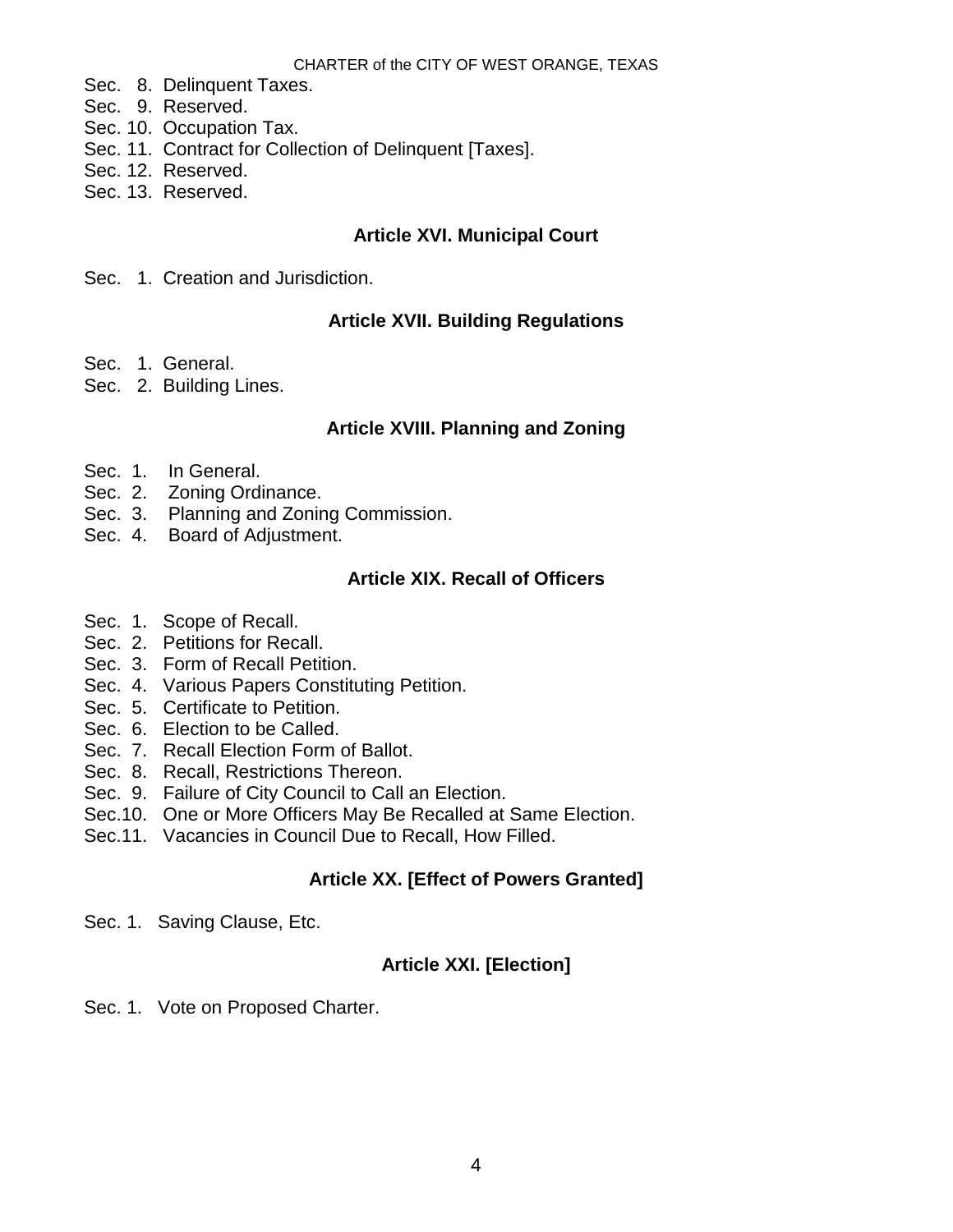Art. I. § 1

# **ARTICLE I. CORPORATE NAME**

#### **Section 1. Corporate Name.**

All inhabitants of the City of West Orange, in Orange County, Texas as the boundaries and limits of said city are herein established, shall be a body politic, incorporated under and to be known by the name and style of the "City of West Orange," with such powers, rights and duties as are herein provided.

#### **ARTICLE II. MUNICIPAL BOUNDARIES**

#### **Section 1. Boundaries.**

The boundaries and limits of the City of West Orange shall be as follows, to-wit:

BEGINNING at the Intersection of the West Bank of Adams Bayou with the South R.O.W. Line of State Highway No. 87 (also known as MacArthur Drive and also known as State Highway No. 90);

THENCE in a Southerly direction along the West Bank of Adams Bayou (this meaning at all times the West Bank of the Natural Channel of Adams Bayou) to its intersection with the Northerly R.O.W. Line of State F.M. 1006 (DuPont Drive);

THENCE in a Southerly West direction along the North R.O.W. Line of F.M. 1006 to the Alma Street Extension Road (also known as F.M. 2177) where it intersects the North R.O.W Line of F.M. 1006, this point also being the most Easterly corner of the Skeeler Tract;

THENCE in a Westerly R.O.W. Line of Alma Street Extension (F.M. 2177) to the most Northern Corner of said Skeeler Tract;

THENCE in a Southwesterly direction along the Northern boundary line of said Skeeler Tract to the most Eastern Corner of the Stark Tract which was conveyed to H. J. L. Stark on September 29, 1953 and recorded in Deed Records, Orange County, Texas in volume 159, page 331;

THENCE following the Northern boundary line of said Stark Tract (as described and referred to above) in a North and Westerly direction to the East R.O.W. Line of the O.& N.W. R. R. Industrial Spur Railroad to the South R.O.W. Line of Western Ave.;

THENCE in a Westerly direction along the South R.O.W. Line of Western Ave. to its intersection with the Southerly R.O.W. Line of State Highway No. 87;

THENCE in a Northerly direction along the Southeasterly R.O.W. Line of said Highway No. 87 to a point for corner at the intersection of the Easterly projection of the line parallel to and 10 feet perpendicularly South from the North R.O.W. Line of the Orangefield, Texas F.M. 409 Road;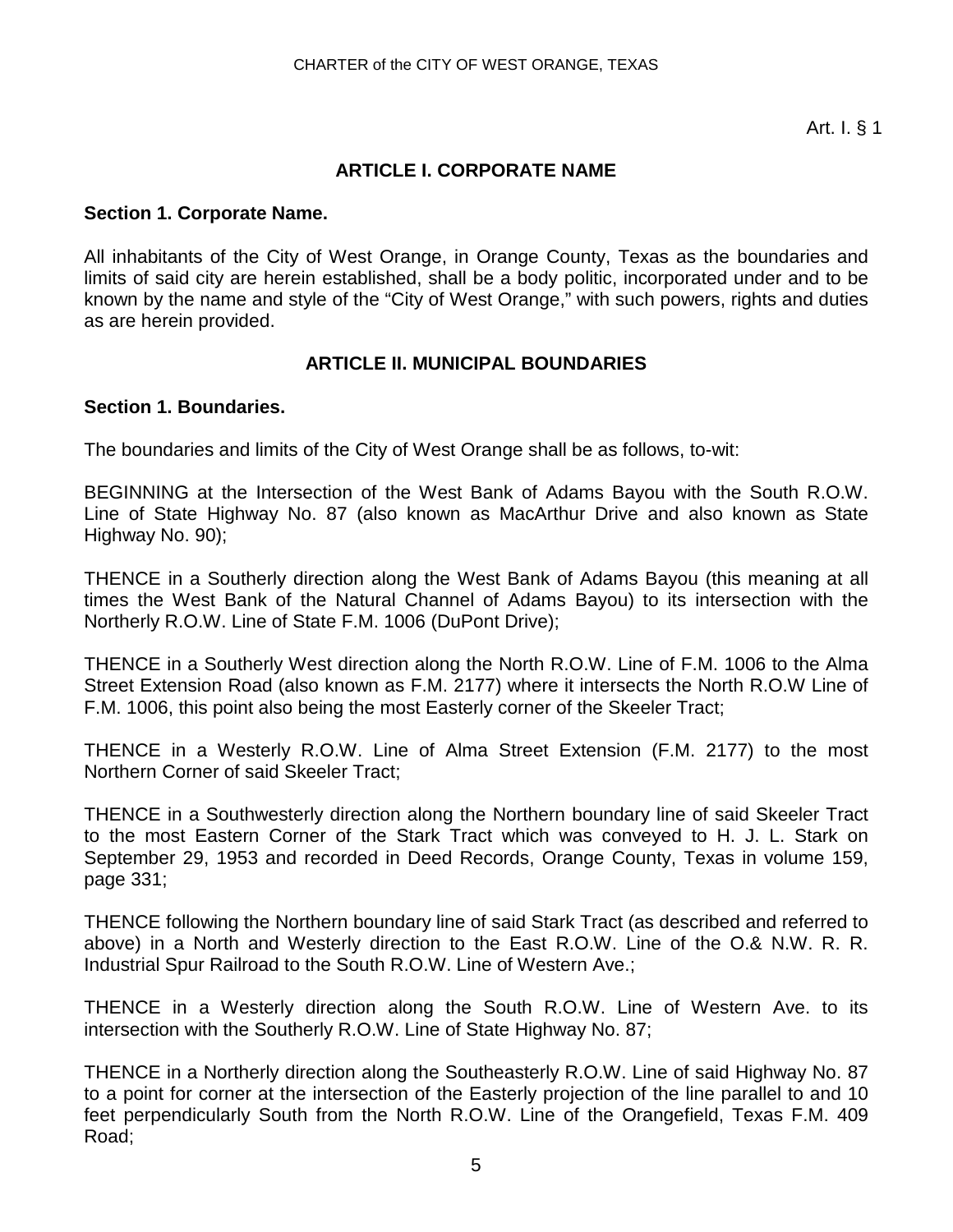Art. II. § 1

THENCE Westerly with the said Easterly projection of, and line parallel to, and 10 feet perpendicularly South from the North R.O.W. Line of the Orangefield, Texas F.M. 409 Road, with its meander, to its intersection with the Easterly R.O.W. Line of the Industrial Water Canal for corner;

THENCE Northerly with the Easterly R.O.W. Line of the said Industrial Water Canal 2600 feet to a point for corner;

THENCE Easterly with the line parallel to and 2600 feet Northerly, measured with the Easterly R.O.W. Line of the Industrial Water Canal, to its intersection with the Southerly R.O.W Line of the T.& N.O. R.R. and for interim corner;

THENCE Southeasterly with the said Southerly R.O.W. Line of T.&N.O. R.R. to its intersection with the Southerly R.O.W Line of the O.&N.W. R.R. and point for interim corner;

THENCE Southeasterly and Easterly with the said Southerly R.O.W. Line of the O.&N.W. R.R. to its intersection with the Southeasterly R.O.W. Line of State Highway No. 87;

THENCE Northerly with the Southeasterly R.O.W. [Line] of State Highway No. 87 to the Northerly R.O.W. Line of the O.&N.W. R.R. and point for corner;

THENCE along the Northerly R.O.W. Line of said O.&N.W. R.R., Easterly for a distance of 3220 feet to a point, said distance of 3220 feet being measured from intersection of the O.&N.W R.R. with the East R.O.W. Line of Foreman Road;

THENCE North with line parallel to Foreman Road to intersect with the Northerly R.O.W. Line of the T.&N.O. R.R. and point for corner;

THENCE Westerly along the Northerly R.O.W. Line of the T.&N.O. R.R. to the intersection with the Southeasterly R.O.W. Line of State Highway No. 87;

THENCE in a Northeasterly direction along the Southeasterly R.O.W Line of State Highway No. 87 to its intersection with MacArthur Drive and still State Highway No. 87 and MacArthur Drive at all times in an Easterly direction along the Southerly R.O.W. Line of said Highway and MacArthur Drive to the place of BEGINNING.

# **Section 2. Extension of Boundaries.**

The boundaries of the City of West Orange may be enlarged and extended by the annexation of additional territory, irrespective of size and configuration, in any of the methods hereinafter designated:

(a) Extending limits in accordance with V.T.C.A., Local Government Code, § 43.001 et seq.: Where such additional territory adjoins the corporate limits of the city and contains three or more inhabitants qualified to vote for members of the state legislature, such adjacent territory may be annexed to the city in the manner and in conformity with the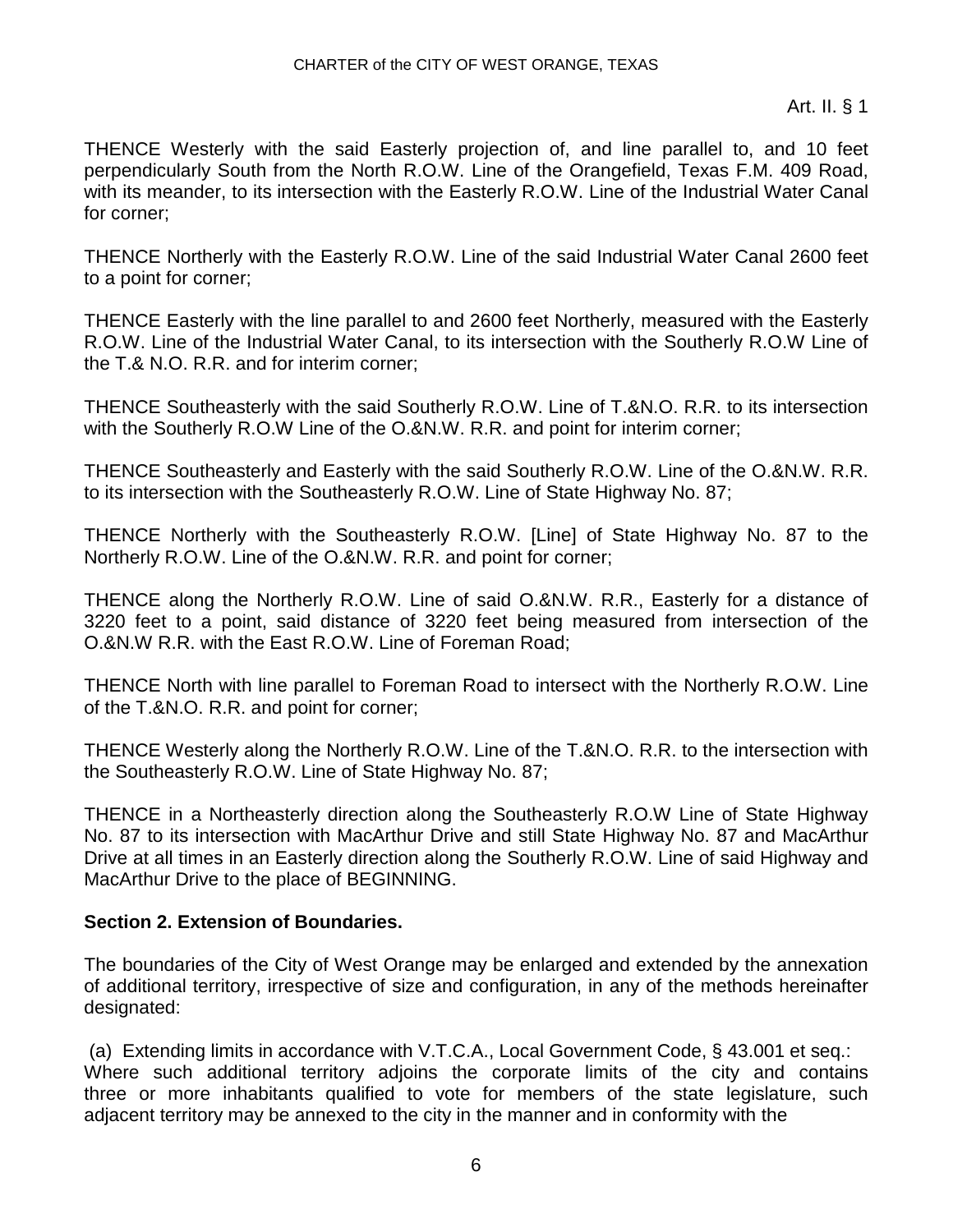procedure set forth in article 974 of the Revised Statutes of the State of Texas of 1925, as now or hereinafter amended.

#### (b) Extension of limits by election:

The city council shall have the power to order an election or elections for the purpose of annexing territory lying adjacent to the City of West Orange. Such order shall include the survey notes of the area sought to be annexed. The city council shall give notice of the date and place of balloting at such election by publication of the order in any newspaper circulated in the City of West Orange at least thirty days prior to the date on which such election is ordered. The residents of the City of West Orange and the territory sought to be annexed, who are qualified to vote for members of the state legislature, shall be qualified to vote at such election. The city council shall, at its next meeting, canvass the return of such election and if a majority of the votes cast at such election by the residents of West Orange, and if a majority of the votes cast at such election by the residents of said territory being considered for annexation, favor such annexation, the council shall declare the said territory annexed to the City of West Orange, and the boundary limits of the City of West Orange shall hereinafter be extended and fixed so as to include such territory.

#### (c) Annexation of unoccupied lands on petition of owners:

The owner or owners of any land which is without residents, contiguous and adjacent to the city may, by petition in writing to the city council, request the annexation of such contiguous and adjacent land, describing it by metes and bounds. The city council shall thereafter, and not less than five and not more than thirty days after the filing of such petition, hear such petition and the arguments for and against the same, and grant or refuse such petition as the city council may see fit. If the city council grants such petition, it may by proper ordinance receive and annex such territory as a part of the city.

#### (d) Annexation by amendment to charter:

The boundary limits of the city may be fixed and additional territory added or annexed thereto by amendment to the charter of the city.

#### (e) Extending limits by action of the city council:

The city council shall have power by ordinance to fix the boundary limits of the City of West Orange and to provide for the extension of said boundary limits and the annexation of additional territory lying adjacent to said city, with or without the consent of the residents or the owners of the territory annexed. Upon the introduction of such an ordinance in the city council it may be passed on the first reading, and thereafter shall be published in any newspaper circulated in the City of West Orange one time, and shall not thereafter be finally acted upon until at least thirty days have elapsed after the publication thereof. Any citizen of the City of West Orange, or resident or owner of the territory to be annexed, shall have the right to contest said annexation by filing with the city council a written petition setting out his reasons for said contest, and after such citizen, resident or owner shall have been given an opportunity to be heard, said ordinance, in original or amended form, as said city council in its judgment may determine, shall be finally acted upon, and any territory so annexed shall be a part of the City of West Orange.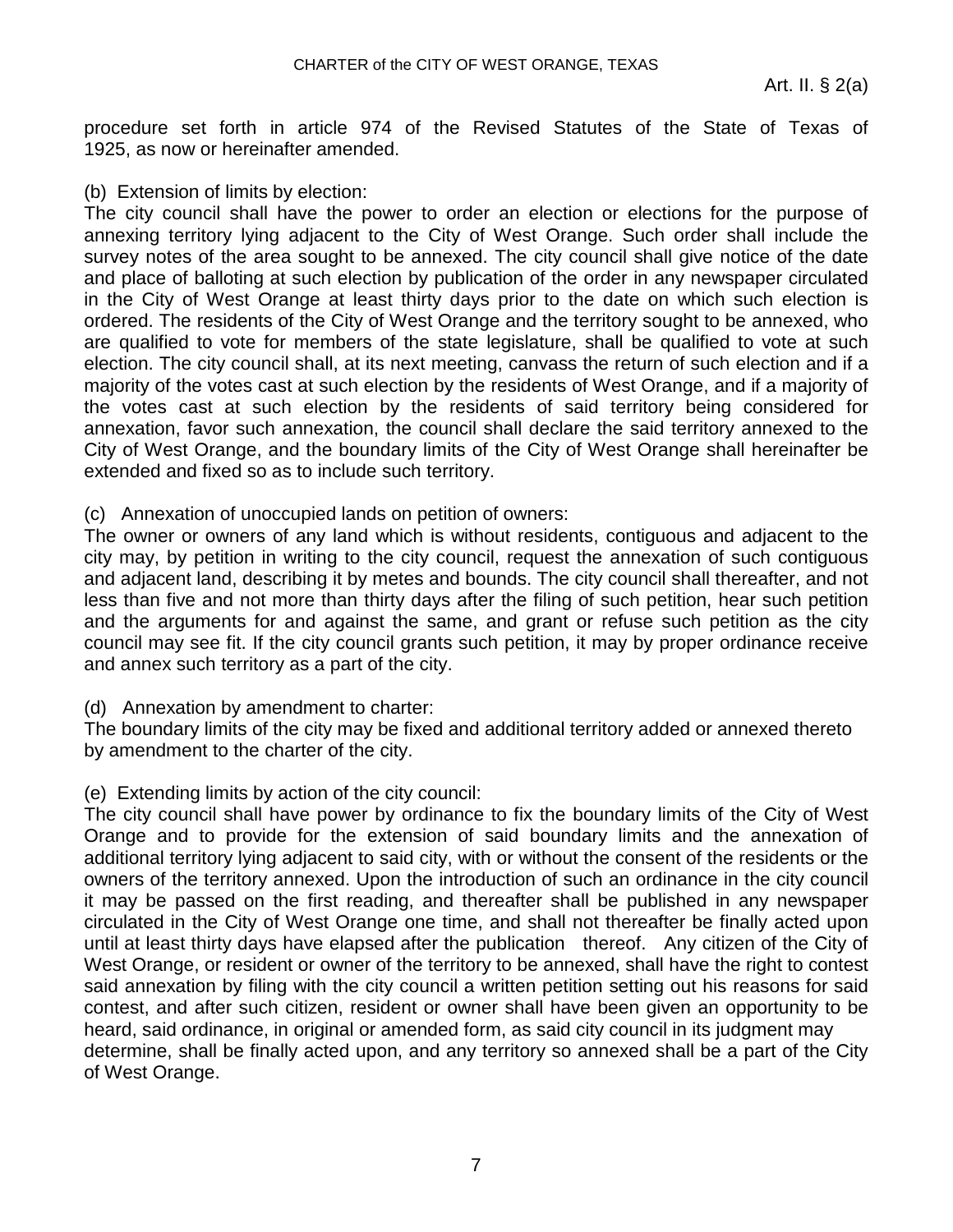(f) Annexation by any other method provided by law:

Additional territory may also be annexed to the city in any manner and by any procedure that may now be provided by law or that may be hereafter provided by law. Same shall be in addition to the methods hereinabove provided.

(g) Annexed territory to become part of the city:

Upon completion of any of the procedures hereinabove provided, the territory so annexed shall become a part of the city, and said land and its residents and future residents shall be entitled to all the rights and privileges of other citizens of the city and shall be bound by the acts, ordinances, resolutions and regulations of the city.

*(Ord. No. 214, § 1(Amd. 8), 03-14-1988; Ord. No. 266, § 1(Amd. 1), 05-04-1996)*

# **Section 3. Disannexation of Boundaries.**

The City shall have the power and authority, by ordinance, to disannex property within the boundaries of the city, subject to any restrictions or limitations provided by the constitution and laws of the State of Texas.

*(Amd. 1; 05-07-2022)*

# **ARTICLE III. FORM OF GOVERNMENT**

# **Section 1. [Name; Authority, Powers Generally.]**

The municipal government provided by this charter shall be known as the "mayor and aldermanic government." Pursuant to its provisions and subject to the limitations imposed by the state constitution and by this charter, all powers of the city shall be vested in the elected mayor and an elective council of aldermen, hereinafter referred to as "the city council," which shall enact local legislation, adopt budgets, determine policies, and employ the city officials and shall execute the laws and administer the government of the city. All powers of the city shall be exercised in the manner prescribed by this charter, or if the manner be not prescribed, then in such manner as may be prescribed by ordinance.

# **ARTICLE IV. OFFICERS AND THEIR ELECTION**

#### **Section 1. City Officials.**

The municipal government of the city shall consist of a city council composed of a mayor and five (5) aldermen. Said mayor and aldermen shall be elected from the city at large. The above named officers shall be elected by the qualified electors of the city. Other officers of the city may be an assessor and collector, a treasurer, a secretary, a city attorney, a judge of the municipal court, a chief of police, a public works director, a fire marshal, and such other officers and agents as the city council may from time to time direct, who shall be appointed by the mayor with the approval of the city council. The city council may confer the powers and duties of one or more of these offices upon other officers of the city.

*(Ord. No. 266) § 1(Amd. 2), 05-04-1996); (Amd. 1; 05-07-2005)*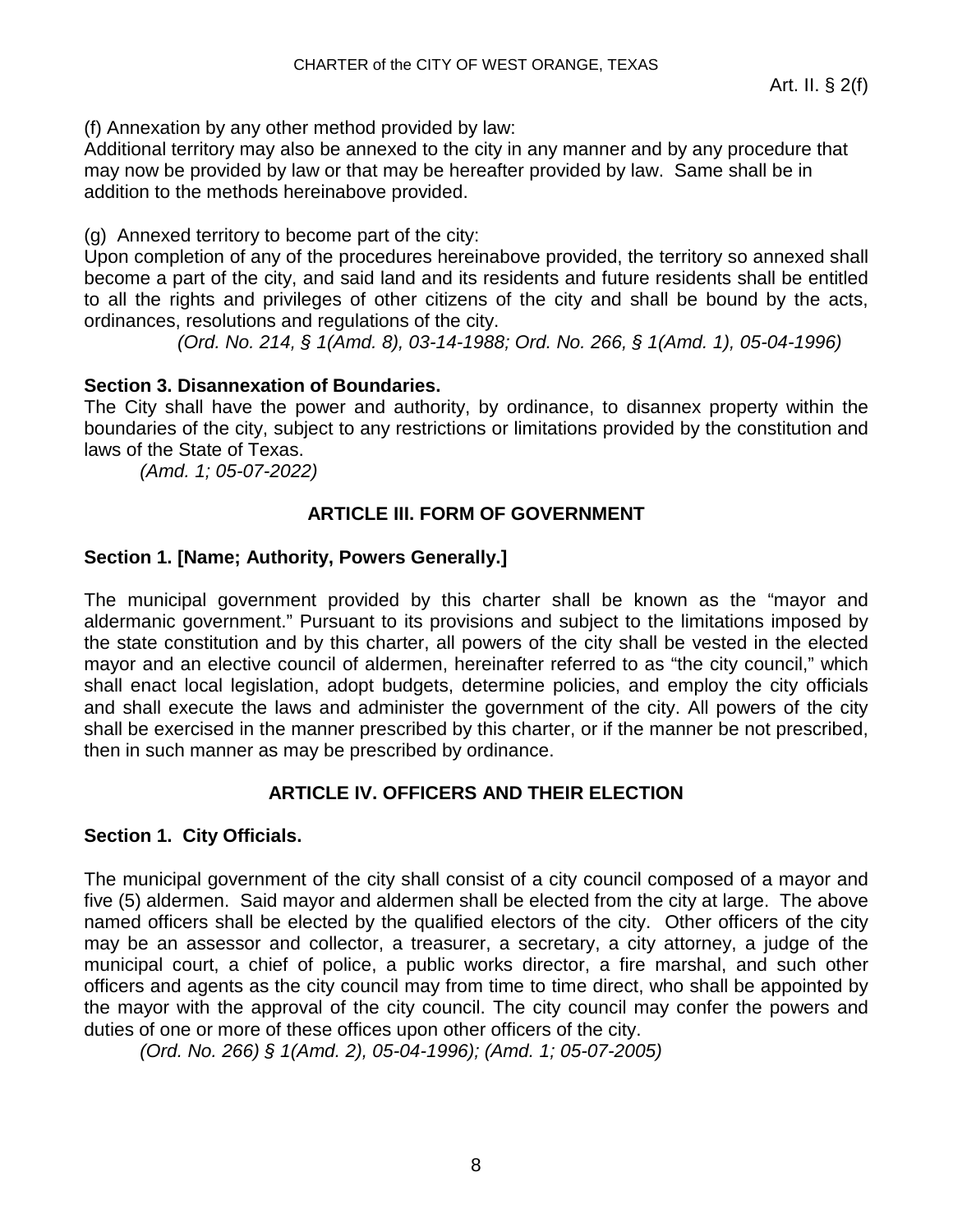### **Section 2. Date of Election.**

The regular municipal elections of the City of West Orange shall be held on the first Saturday in May of each calendar year or on such date as directed by the state election laws, and the polls shall be open at each election from 7:00 a.m. to 7:00 p.m. or as directed by the state election laws, and the elections shall be conducted and the results canvassed and announced by the election authorities prescribed by the general election laws of the State of Texas, and said state laws shall control in all municipal elections except as otherwise herein provided.

*(Ord. No. 214, § 1(Amd. 2), 03-14-1988)*

# **Section 3. [Reserved.]**

Editor's note—Section 3 was repealed by Ord. No. 214, § 1(Amd. 3), 03-14-1988.

# **Section 4. Official Ballot.**

Candidates for the city council and for mayor shall be placed on the official ballot upon the sworn application of the candidate, in accordance with the Election Code of the State of Texas, stating the office for which he is a candidate, and stating that the candidate has resided in the city for at least one year prior to the election and is a qualified elector and paying any filing fee that may be imposed by ordinance, and thereupon the names of such candidates shall be printed upon the official ballot.

*(Amd.1) 05-10-2000*

 **Editor's note**-Requirements for applications for a place on ballots are provided in V.T.C.A., Election Code § 141.031 et seq.

#### **Section 5. Terms of Office: Mayor and Alderman.**

The present mayor and city alderman of the city or their successors in office at the time of adoption of this charter shall continue to act until their successors are elected and take office under the provisions of this charter. The first election for mayor and alderman shall be held on the first Saturday in April, 1957, at which time a mayor and five (5) aldermen shall be voted on and elected accordingly by the vote of the qualified electors of the city at large. In all elections for mayor and alderman, except as hereinafter provided, the candidate receiving the largest number of votes of the entire city shall be elected to the respective office for which he is a candidate, however it is expressly provided that the alderman elected at the election held on the first Saturday in April, 1957, shall hold terms of office as follows: The two (2) aldermen receiving the largest number of votes of the entire city shall be elected and upon qualifying shall hold office for a term of two (2) years, which shall terminate on the 31st day of March, 1959, or until their successors are duly elected and qualified; the three (3) candidates for alderman receiving the next largest number of votes of the entire city shall be elected and upon qualifying shall hold office for a term of one (1) year which shall terminate on the 31st day of March, 1958, or until their successors are duly elected and qualified. Thereafter there shall be elected from the city at large, on the first Saturday of May of each even numbered calendar year three (3) aldermen, whose term of office shall be for a period of two (2) years, or until their successors are elected and qualified. The three (3) candidates receiving the largest number of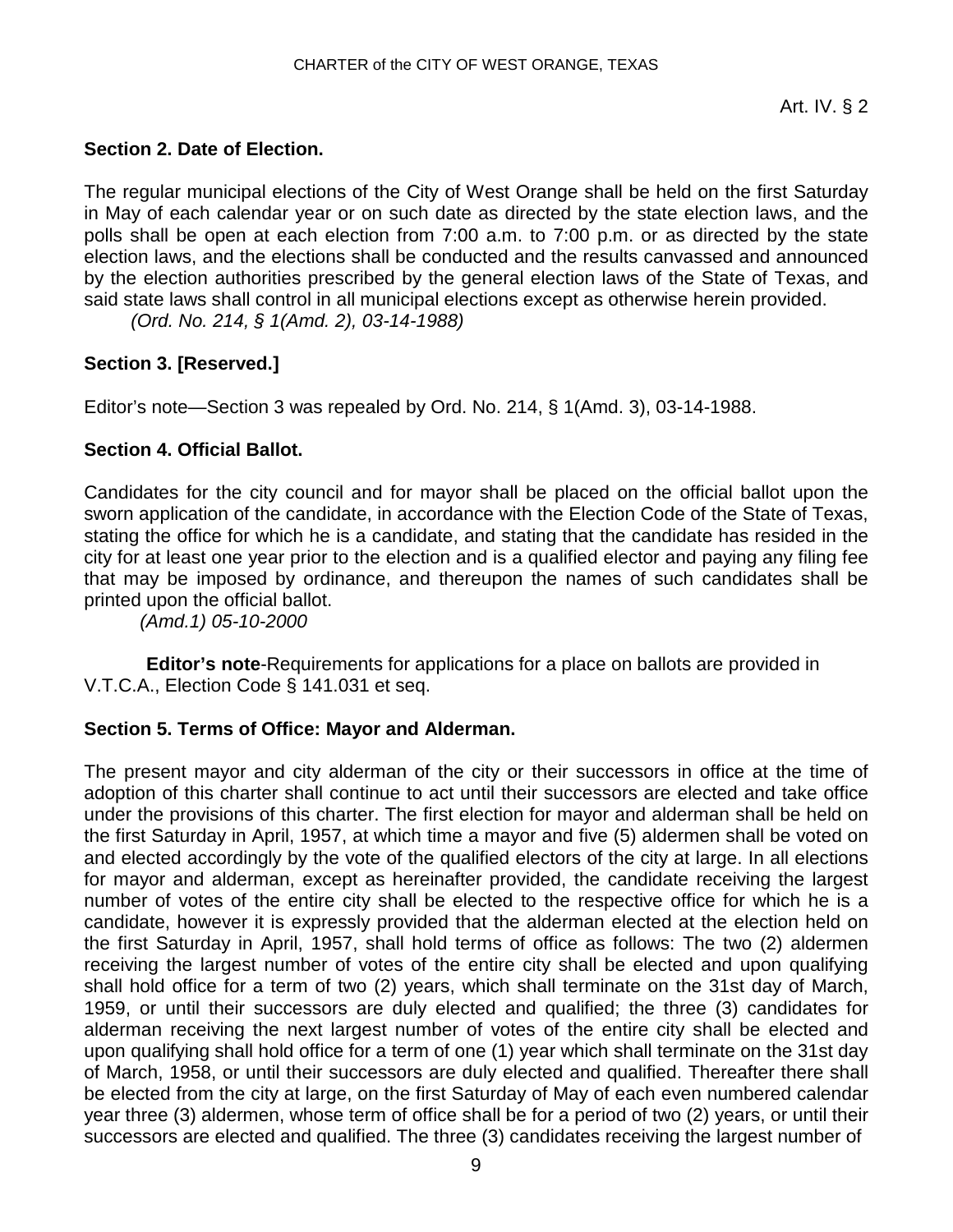votes shall be declared elected; on the first Saturday in May of each odd numbered calendar year there shall be elected from the city at large a mayor and two (2) aldermen, whose term of office shall be for a period of two (2) years, or until their successors are elected and qualified, and in this election the candidate for mayor receiving the largest number of votes shall be declared elected mayor, and the two (2) candidates for alderman receiving the largest number of votes shall be declared elected aldermen.

 *(Ord. No. 266, § 1(Amd. 3), 05-04-1996)*

# **Section 6. Judges of Election.**

The city council shall be the judge of the election and qualification of its own members and of the mayor, subject to review of the courts in the case of contest. The city council shall canvass all election returns pursuant to the Texas Election Code, followed by an official declaration of results of said election.

*(Amd. B) 05-05-2018*

If, in any election, the vote which shall result in a tie for the office sought by the candidates, and as a result of such tie vote such office cannot be filled under the provisions of this charter, it shall be the duty of the mayor to order a second election for the office or offices if the candidates have received a tie vote; said election shall be held in accordance with the Election Code of the State of Texas. In said second election, only those can run who were tied for the office sought in the first election. In the event one of the candidates who received a tie vote, for the particular office sought, shall withdraw or die, a second election shall not be held for that office, and the other candidate for such office shall be declared elected.

*(Amd. 2) 05-10-2000*

#### **Section 7. Installation of Officers.**

Newly elected officers will take office in accordance with the Election Code of the State of Texas. If any officer fails to qualify within thirty (30) days of his election, that office will be deemed vacant and a new election held to fill that office.

*(Amd. 3) 05-10-2000*

#### **Section 8. Qualification of Officers.**

No person shall be eligible to the office of mayor or the office of alderman unless he is a qualified elector and has resided in the city one year, next preceding the election. If the mayor or any alderman moves from the city during the term of office for which he is elected, his office shall be deemed vacant.

Anyone running for the office of mayor or alderman will not be qualified to run for said office if he/she is delinquent in payment to the city, whether it be property tax or any other indebtedness.

*(Amd. 2) 05-07-2005*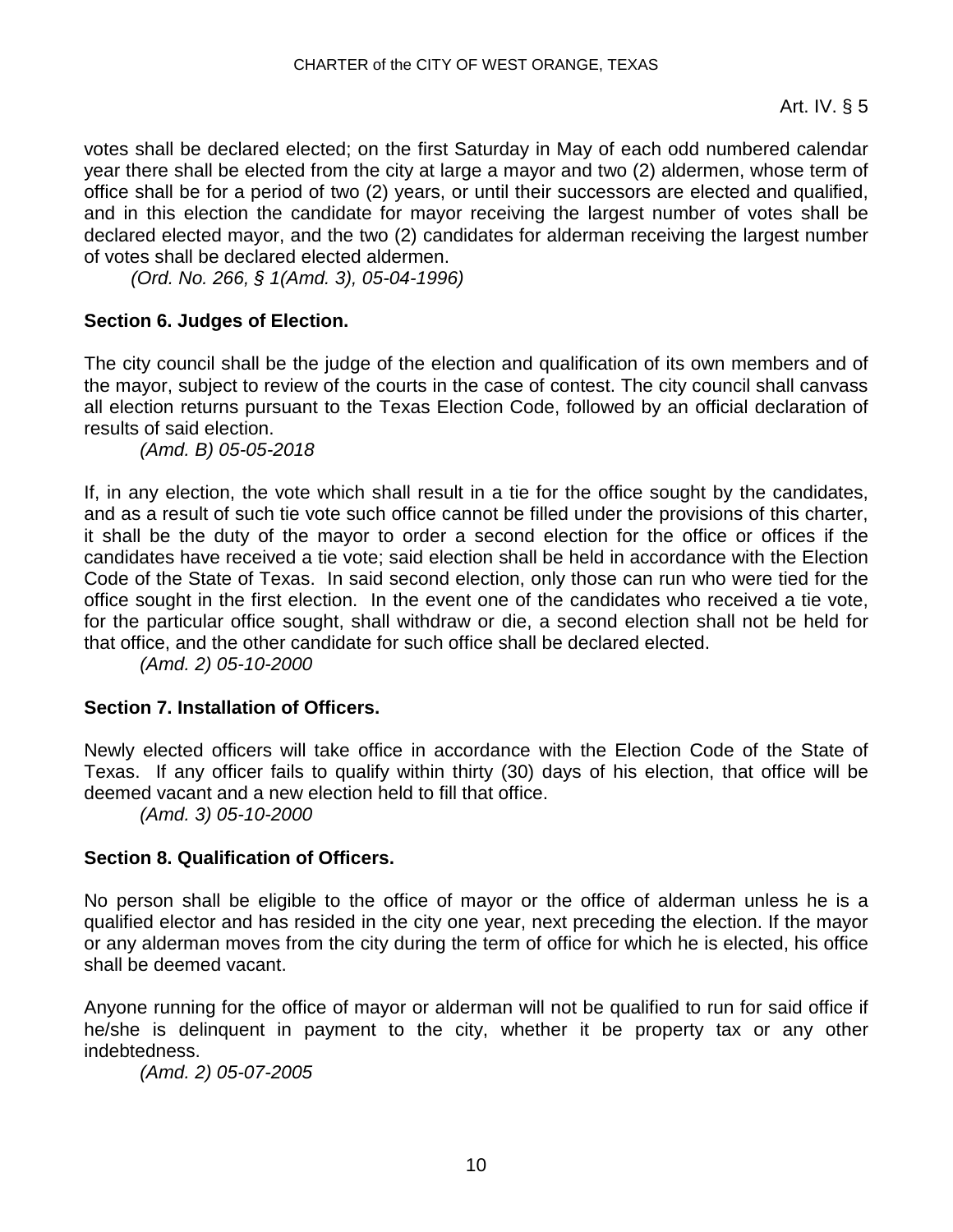Anyone convicted of a violation of the penal laws of the State of Texas Class B or greater shall be ineligible to run for the office of mayor or alderman.

*(Amd. 3) 05-07-2005*

# **Section 9. Limitations of Councilmen.**

No member of the city council shall hold any other employment or office under the city government while he is a member of said council, unless herein otherwise provided. No member of the city council, or any other officer of the city, shall be directly or indirectly interested in any work, business or contract, the expense, price or consideration of which is paid from the city treasury, nor be the surety of any person having a contract, work or business with said city, for the performance of which security may be required, nor be the surety of the official bond of any city officer.

# **Section 10. Vacancy.**

In case of a vacancy in the office of mayor or alderman, the [city] council shall order an election to fill the vacancy if the vacancy will exceed one year of the unexpired term. If the vacancy will be less than one year of the unexpired term, the [city] council shall fill the vacancy by appointment. If the vacancy will be less than 90 days of the unexpired term, the [city] council may, at its discretion, fill the vacancy by appointment or leave the vacancy unfilled until the next election.

*(Ord. No. 266, § 1(Amd. 4), 05-04-1996)*

# **Section 11. Mayor Pro Tempore.**

At the first meeting of each new council, or as soon thereafter as practicable, one of the aldermen shall be elected mayor pro tempore, who shall hold his office for one year. In case of the failure, inability or refusal of the mayor to act, the mayor pro tempore shall perform the duties of the mayor. When serving as mayor as the presiding officer at city council meetings, the mayor pro tempore shall have the same rights and privileges as provided by article VI, section 1, of this charter. In the case of absence from the city or failure, inability or refusal of both the mayor and mayor pro tempore to perform the duties of mayor, the city council may, at a council meeting, by a vote of three affirmative votes, elect an acting mayor pro tempore, who shall serve as mayor with all of the powers and privileges of mayor until either the mayor or mayor pro tempore shall resume his duties of office. When such acting mayor pro tempore is serving as the presiding officer at council meetings he shall have all the powers set forth in article VI, section 1, of this charter.

# **Section 12. Compensation of Mayor and Councilmen.**

The mayor and aldermen shall receive \$1.00 per year as compensation and may be reimbursed for their expenses incurred in their official duties.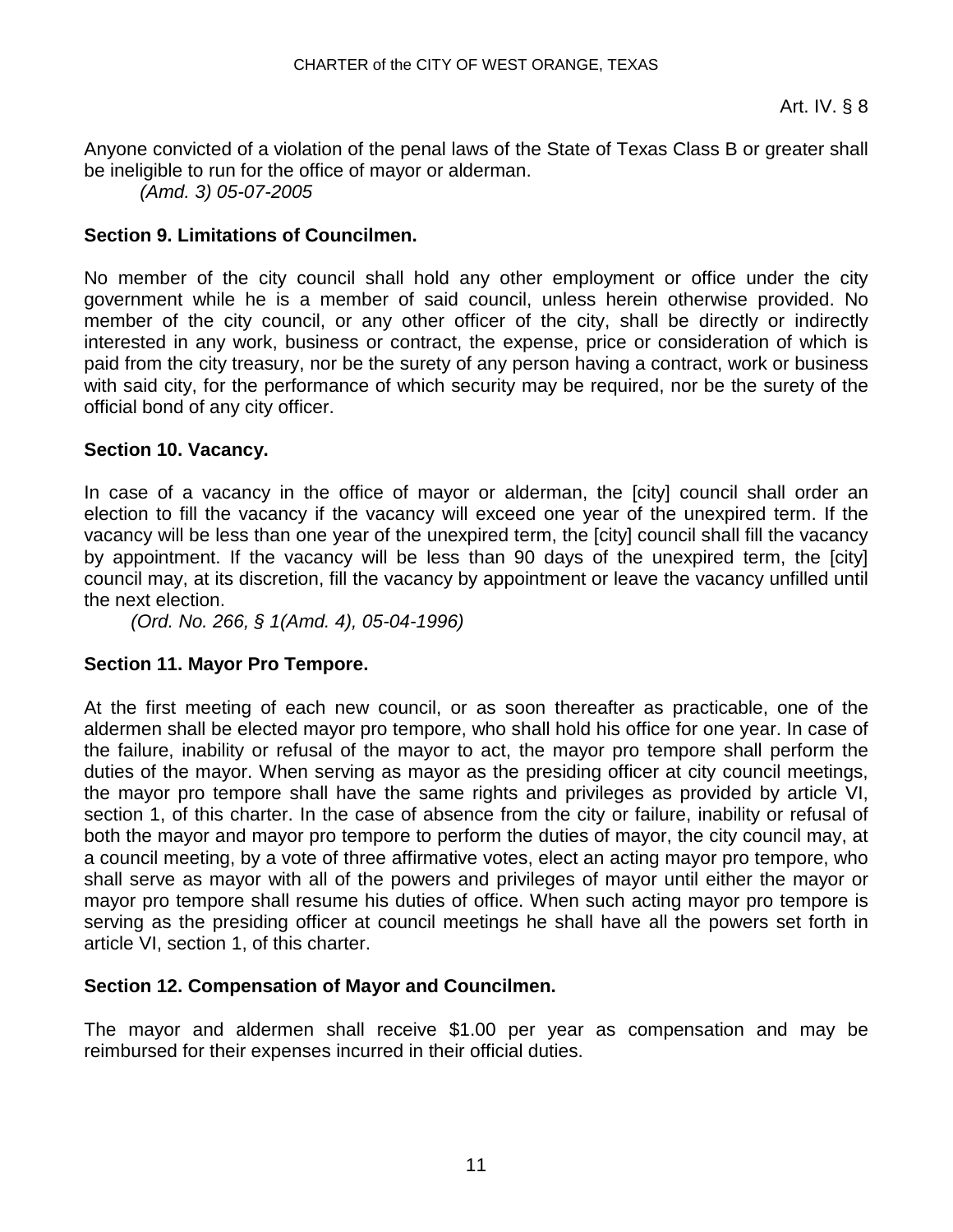# **Section 13. Terms of Office of Appointed Officers.**

The present appointed officers of the city, or their successors in office, including the present corporation judge, at the time of the adoption of this charter, shall continue to act until the 31st day of March, 1957, or until their successors are appointed to take office under the provisions of this charter. The mayor elected in April, 1957, shall appoint officers to fill all positions created by this charter or hereafter created by ordinances, such appointments to be subject to the approval of the city council.

*(Amd. 4) 05-10-2000*

#### **ARTICLE V. DUTIES AND POWERS OF OFFICERS**

#### **Section 1. Oath.**

All officers of the city, whether elective or appointive, shall qualify by taking the oath prescribed by the constitution of this state and by executing such bond as may be required under the provisions of this charter and the ordinances and resolutions of the city.

#### **Section 2. Duties of Mayor.**

The mayor shall be the chief executive officer of said city, and shall be active at all times in causing the laws and ordinances of said city to be duly executed and put in force. He shall inspect the conduct of all subordinate officers in the government thereof, and shall cause all negligence, carelessness and other violations of duty to be prosecuted and punished. He shall have power, if in his judgment the good of the city may require it, to summon meetings of the city council and he shall communicate to that body such information and recommend such measures as may tend to the improvement of the finances, the police, health security, cleanliness, comfort, ornament and good government of said city.

#### **Section 3. Powers of Mayor.**

The mayor shall have power to administer the oaths of office. He shall have authority in case of a riot or any unlawful assemblage, or with a view to preserve peace and good order in said city, to order and enforce the closing of any theatre, ball room, or other place or resort or public room or building, and may order the arrest of any persons violating in his presence, the laws of this state, or any ordinance of the city. He shall perform such other duties and possess and exercise such other power and authority as may be prescribed and conferred by the city council.

#### **Section 4. City Secretary.**

The city secretary shall attend every meeting of the city council, and keep accurate minutes of the proceedings thereof in a book to be provided for that purpose, and engross and enroll all laws, resolutions, and ordinances of the city council, keep the corporate seal, take charge of and preserve and keep in order all books, records, papers, documents and files of said council, countersign all commissions issued to city officers, and licenses issued by the mayor, and keep a record or register thereof, and make out all notices required under any regulation or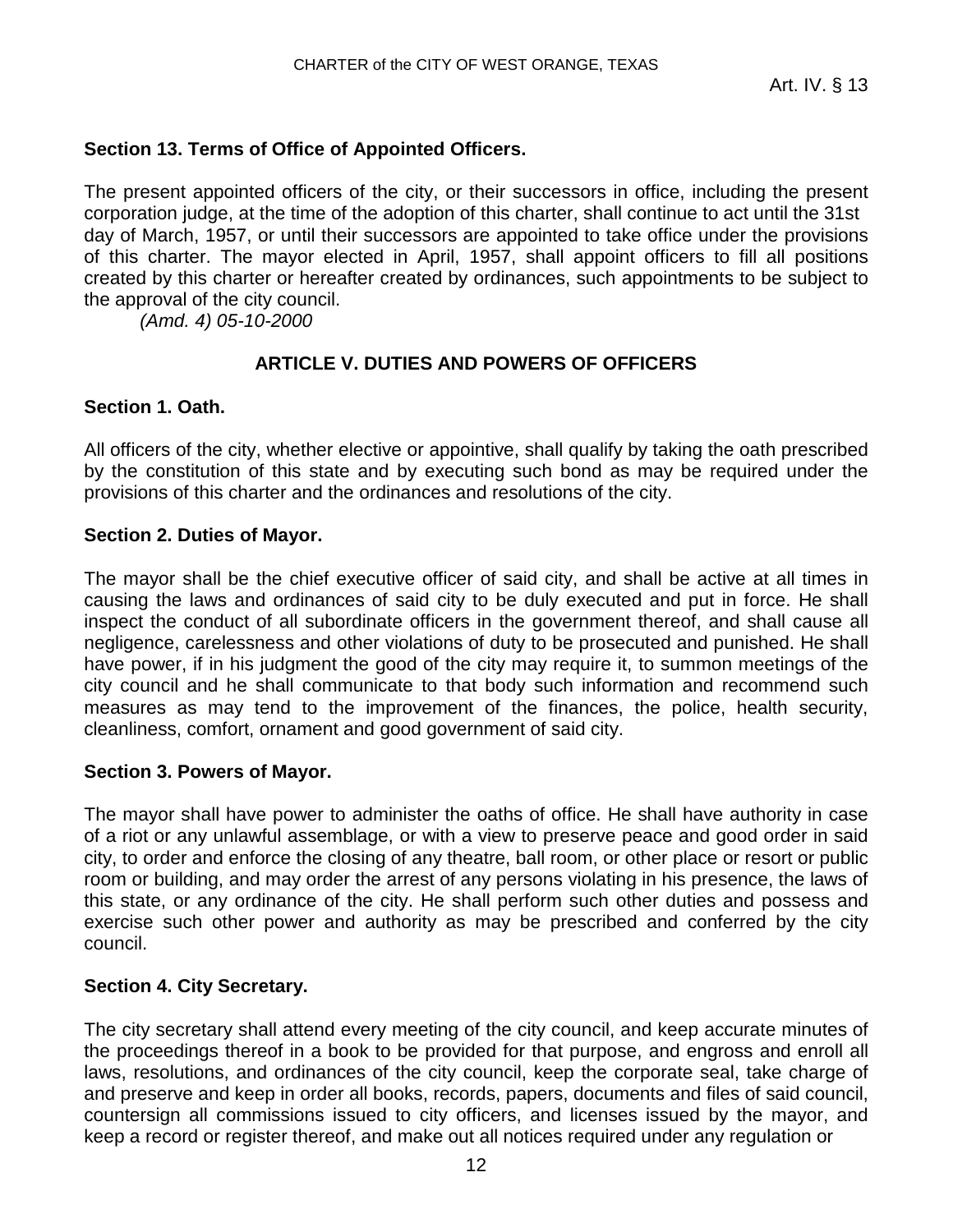ordinances of the city. He shall be the general accountant of the city, and shall keep in books regular accounts of the receipts and disbursements for the city, and separately, under proper heads, each cause of receipt and disbursement, and also accounts with each person, including officers who have money transactions with the city, crediting accounts allowed by proper authority and specifying any particular transaction to which such entries apply. He shall keep a register of bonds and bills issued by the city, and all evidence of debt due and payable to it, noting the particulars thereof, and all facts connected therewith, as they occur. He shall carefully keep all contracts made by the city council; and he shall perform all such other duties as may be required of him by law, ordinance, resolution or order of the city council.

# **Section 5. Treasurer.**

The treasurer shall give bond in favor of the city in such amount, and in such form as the city council may require, with sufficient security to be approved by the city council, conditioned for the faithful discharge of his duties. He shall receive and surely keep all moneys belonging to the city, and make all payments from the same upon authorization of the mayor, or city council. He shall render a full and correct statement of his receipts and payments to the city council, at their first regular meeting in every quarter and whensoever, at other times, he may be required by them so to do. On the first day of each fiscal year or as soon thereafter, he shall publish a financial statement showing the amount of receipts, expenditures, and balances for the preceding twelve months.

*(Ord. No. 266, § 1(Amd. 5), 05-04-1996)*

# **Section 6. City Chief of Police.**

The city chief of police shall be in charge of the police department and shall have all of the powers and duties as is provided for city marshals in V.T.C.A., Local Government Code, § 341.021 and such other duties and responsibilities as the city council from time to time may assign to him. The chief of police shall be paid a salary as shall be determined and approved by the city council.

*(Ord. No. 266, § 1(Amd. 6), 05-04-1996*)

# **Section 7. City Attorney.**

The city attorney shall be the legal adviser and counsel to the mayor, city council, department heads, and city boards and commissions. He shall prepare or approve all city ordinances and resolutions and shall attend all meetings of the city council and shall be the city prosecutor. He shall be employed either on a part time or full time basis and shall have such other duties and responsibilities as may from time to time be assigned to him by the city council.

With the consent and approval of the city council the city attorney shall have the authority to appoint such assistants as may be necessary to properly carry out the duties of his office.

The mayor, with the consent and approval of the city council, shall have the authority to employ special counsel to represent the city in collecting taxes, or to represent the city in legal proceedings filed by or against the city and in any extraordinary legal matters. Where the city attorney is employed on only a part time basis, he may by special contract be employed by the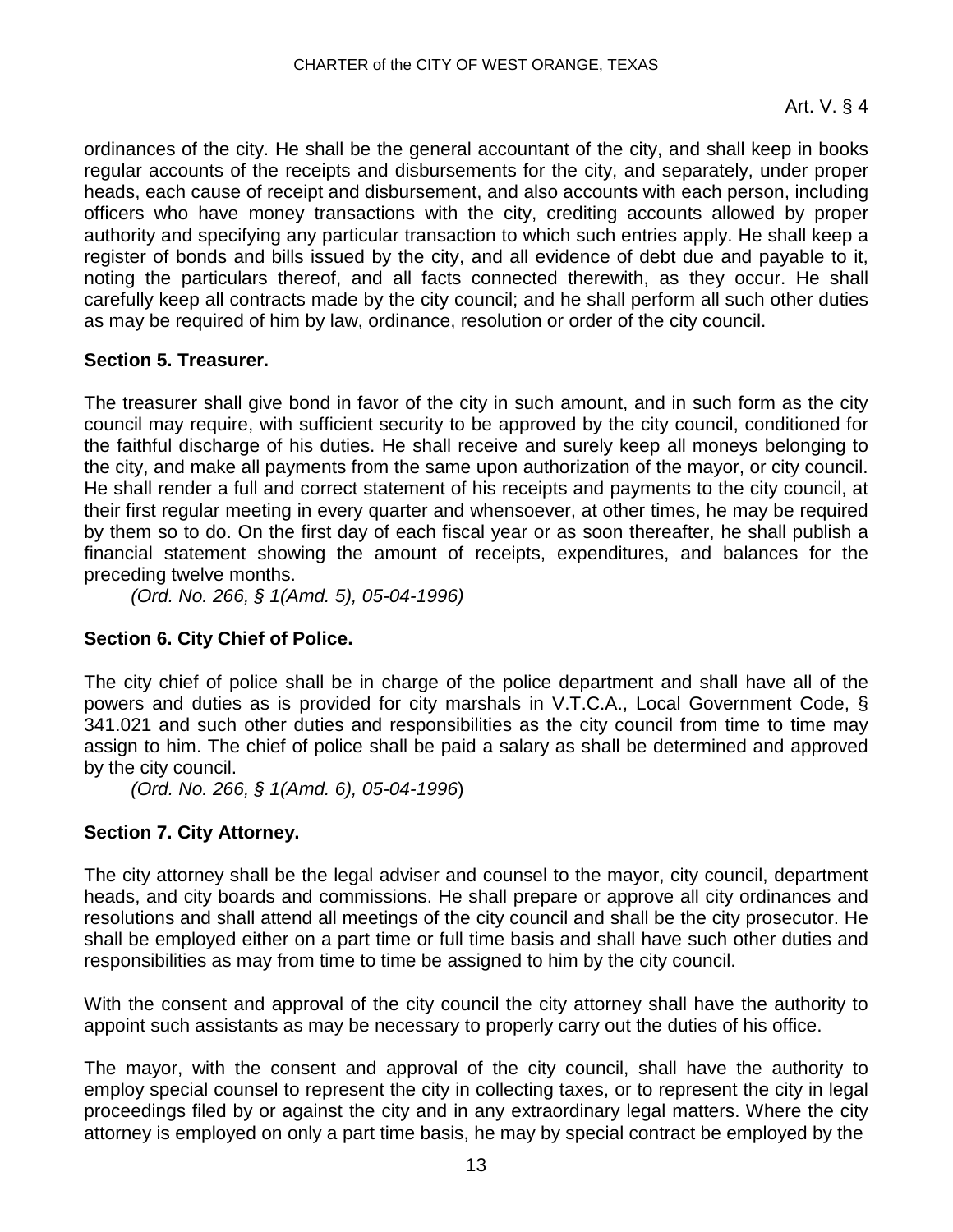Art. V. § 7

city to represent it in collecting taxes or to represent the city in legal proceedings filed by or against the city and in any extraordinary legal matters.

#### **Section 8. Public Works Director.**

The public works director shall be responsible for overseeing all work to be done by the city; he shall be adviser to the mayor and city council on all work; he shall be general adviser to the board of adjustment and the planning and zoning commission, and shall have such other responsibilities and duties as the city council from time to time assign to him.

*(Ord. No. 266, § 1(Amd. 7), 05-04-1996)*

#### **Section 9. Fire Marshal.**

The fire marshal shall be responsible for the overall planning of fire prevention in the city. In addition to serving as fire marshal, the marshal shall have such other and further duties assigned to him as the city council may deem proper and may provide for compensation to be paid him when assigned other duties.

*(Ord. No. 214, § 1(Amd. 5), 03-14-1988)*

#### **Section 10. Assessor and Collector.**

The assessor and collector shall have the responsibility of assessing and collecting all ad valorem taxes and keeping complete and accurate records of the same, and shall have such other duties as are given to him by this charter and which may be hereafter assigned to him by the city council.

#### **Section 11. Judge of the Municipal Court.**

The judge of the municipal court shall preside over the municipal court as provided for herein. He shall be a qualified elector and be a resident of the city.

 *(Ord. No. 266, § 1(Amd. 8), 05-04-1996)*

#### **Section 12. Control of Officers.**

The city council shall have power from time to time to require other further duties of all officers whose duties are herein prescribed, and to define and prescribe the powers and duties of all officers appointed or elected to any office under this charter whose duties are not herein especially mentioned, and fix their compensation. The city council shall provide for filling vacancies in all offices not herein provided for.

*(Amd. 5) 05-10-2000*

#### **Section 13. Bond for Appointive Officers.**

The city council shall have the right to require bond from any appointive officers or employees of the city in such amounts as the city council from time to time may fix by ordinance or resolution and conditioned by the faithful discharge of the duties of his office and accounting for all moneys, credits and things of value coming into the hands of such officers or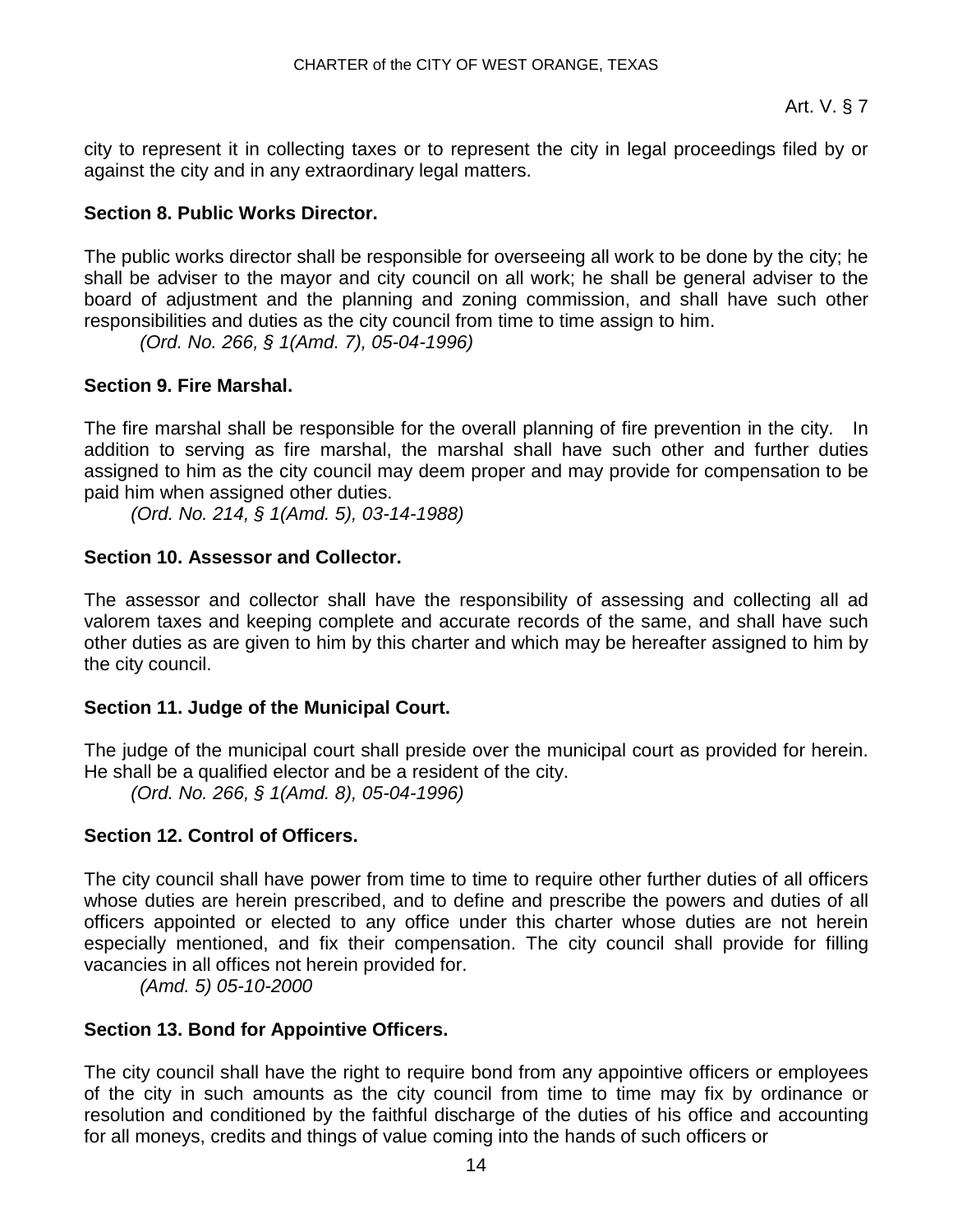employees; and all such bonds shall be signed as surety by some surety company authorized to do business under the laws of the state, and the premiums accruing thereon shall be paid by the city.

### **Section 14. Resignation of Officers.**

Resignation of any officer authorized by this charter to be elected or appointed shall be made by filing a written resignation with the city secretary.

#### **Section 15. Removal of Appointed Officers.**

The city council shall have the power to remove any appointed officer for incompetency, corruption, misconducts, or malfeasance in office, after due notice and an opportunity to be heard in his defense. The city council shall also have the power at any time to remove any appointed officer by resolution declaratory of its want of confidence in such officer; by a majority of those voting.

*(Amd. 6) 05-10-2000; (Amds. 3 & 4; 5-07-2022)*

# **Section 16. Salaries of Appointed Officers.**

The city council shall set the salary or compensation of all paid officers appointed by the mayor each fiscal year.

*(Amd. 7) 05-10-2000; (Amd. 5; 05-07-2022)*

# **ARTICLE VI. THE CITY COUNCIL**

#### **Section 1. Presiding Officer.**

The mayor shall preside at all meetings of the city council and shall enter into discussions and vote on any question in a like manner as any alderman.

#### **Section 2. Meetings.**

Petitions and remonstrances may be presented to the council in writing only. The city council shall hold stated meetings at such times and places as they shall by resolution direct. The mayor, of his own motion, or on the application of three aldermen, must call special meetings by notice to each member of said council, the secretary and city attorney, served personally, or left at their usual place of abode.

#### **Section 3. Rules of the City Council.**

The city council should formally put forth their ethics/guidelines in writing and encourage council members to follow them as set forth therein.

*(Amd. 8) 05-10-2000; (Amd.5) 05-07-2005*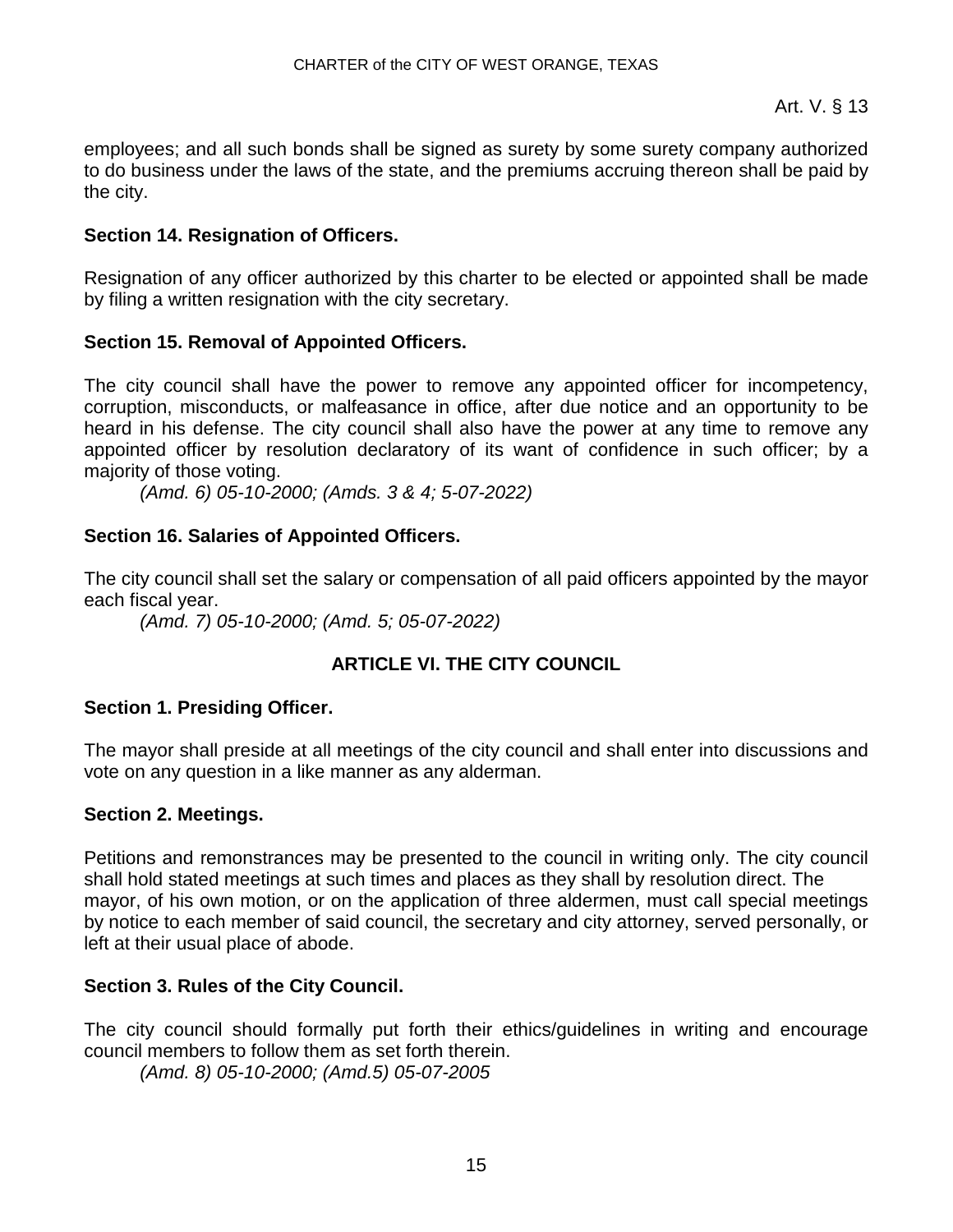#### **Section 4. General Authority.**

The city council shall have power to pass, publish, amend or repeal all ordinances, rules, and police regulations, not contrary to the constitution of this state, for the good government, peace and order of the city and the trade and commerce thereof, that may be necessary or proper to carry into effect the powers vested by this charter in the city, the city government or in any department or office thereof; to enforce the observance of all such rules, ordinances and police regulations, and to punish violations thereof.

#### **Section 5. Powers.**

Any powers given to the city that are not specifically placed in the mayor or some other official, either by statutes or this charter, shall be exercised in behalf of the city by the city council. All powers so exercised shall be by ordinance or resolution duly passed.

#### **Section 6. Quorum.**

The mayor and three aldermen shall constitute a quorum for the transaction of all business of the council. In the absence of the mayor, the mayor pro tempore and three aldermen shall constitute a quorum. In the absence of the mayor and mayor pro tempore, the acting mayor pro tempore and three aldermen shall constitute a quorum.

#### **Section 7. Minimum Votes Required.**

No ordinance, resolution or other action of the city council shall be effective unless it receives at least three votes affirmative or unless a larger number of votes are required by state statute to pass a specific ordinance, or unless a larger number of votes is required by other parts of this charter.

#### **Section 8. Legislative Procedure.**

All meetings of the city council shall be public, except when otherwise directed by the council, and minutes of all proceedings shall be kept, to which any citizen may have access at all reasonable times and which shall constitute one of the archives of the city. The vote upon the passage of all ordinances and resolutions shall be taken by the "ayes" and "nays" and entered upon the minutes, and every ordinance or resolution, upon its final passage, shall be recorded in a book kept for that purpose and shall be authenticated by the signature of the presiding officer and the person performing the duties of city secretary. Every ordinance hereafter adopted shall be systematically numbered and it shall only be necessary to record the number and caption of title of ordinances in the minutes of the council meeting.

#### **Section 9. Style of Ordinances.**

The style of all ordinances of the city shall be: "Be it ordained by the city council of the City of West Orange, Texas," but the same shall be omitted when the ordinances of the city are codified and published in book or pamphlet form by the city, or under the authority of its governing body.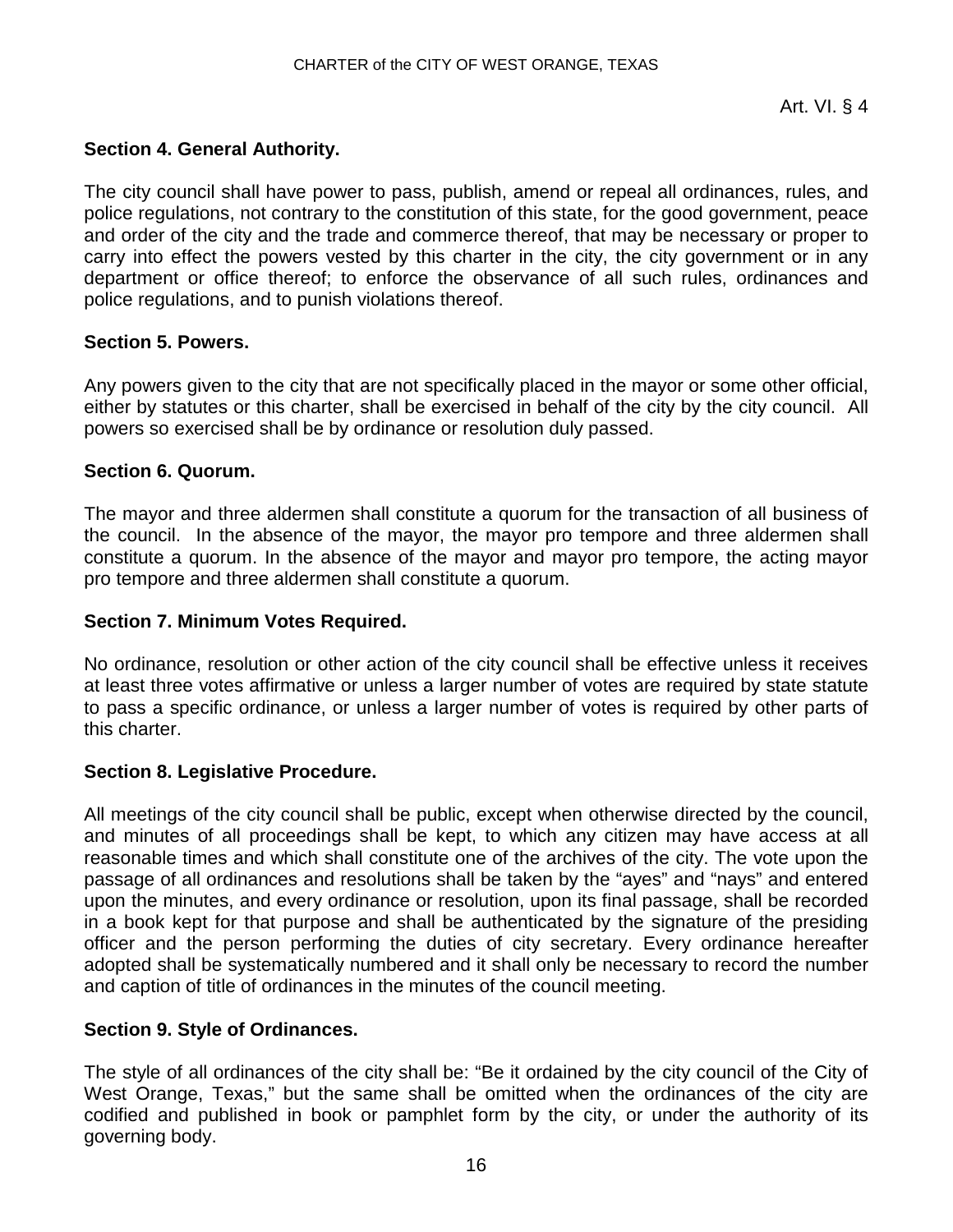#### **Section 10. Ordinances Now In Effect.**

All ordinances of the city now in existence and not inconsistent with the provisions of this charter shall remain in full force and effect until altered, amended or repealed by the city council.

#### **Section 11. Publication of Ordinances.**

Every ordinance imposing any penalty, fine, imprisonment or forfeiture for violation of its provisions shall be published according to state law. The failure to publish any such ordinance as here required shall not invalidate it as a civil ordinance regulating civil rights and liabilities. *(Amd. 9) 05-10-2000; (Amd. 3), 05-10-2014*

#### **Section 12. Ordinances, Pleading of, and Admissibility in Evidence.**

It shall be sufficient in all judicial proceedings to plead any ordinance of the city by caption without embodying the entire ordinance in the pleadings, and all pleaded ordinances or codes of ordinances shall be admitted in evidence in any suit and shall have the same force and effect as the original ordinance. Certified copies of the ordinances may also be used in evidence in lieu of original ordinances.

#### **Section 13. Ordinances and Resolutions.**

All ordinances and resolutions adopted by the council shall, before they take effect, be placed in the office of the city secretary and the mayor shall sign those he approves. Such as he shall not sign shall be returned to the city council with his objections thereto. Upon the return of any ordinance or resolution by the mayor, the vote by which the same was passed shall be reconsidered. If after such consideration, a majority of all the members of the whole council agree to pass the same, and enter their votes on the journal of their proceedings, it shall be in force. If the mayor shall neglect to approve or object to any such proceedings for a longer period than three days after the same shall be placed in the secretary's office as aforesaid, the same shall go into effect.

#### **ARTICLE VII. GENERAL POWERS**

#### **Section 1. Enumerated Powers Not Exclusive.**

The enumeration of particular powers by this charter shall not be held or deemed to be exclusive, but, in addition to the powers enumerated therein or implied thereby, or appropriate to the exercise of such powers, it is intended that the city shall have, and may exercise, all powers of local self-government, and all powers enumerated in chapter 13, title 28, article 1175 of the Revised Civil Statutes of the State of Texas of 1925, and any amendments thereof, or any other powers which, under the constitution and laws of the State of Texas, it would be competent for this charter specifically to enumerate. All powers of the city, whether expressed or implied, shall be exercised in the manner prescribed herein, or when not prescribed herein, then in the manner provided by the general laws of Texas relating to cities and towns.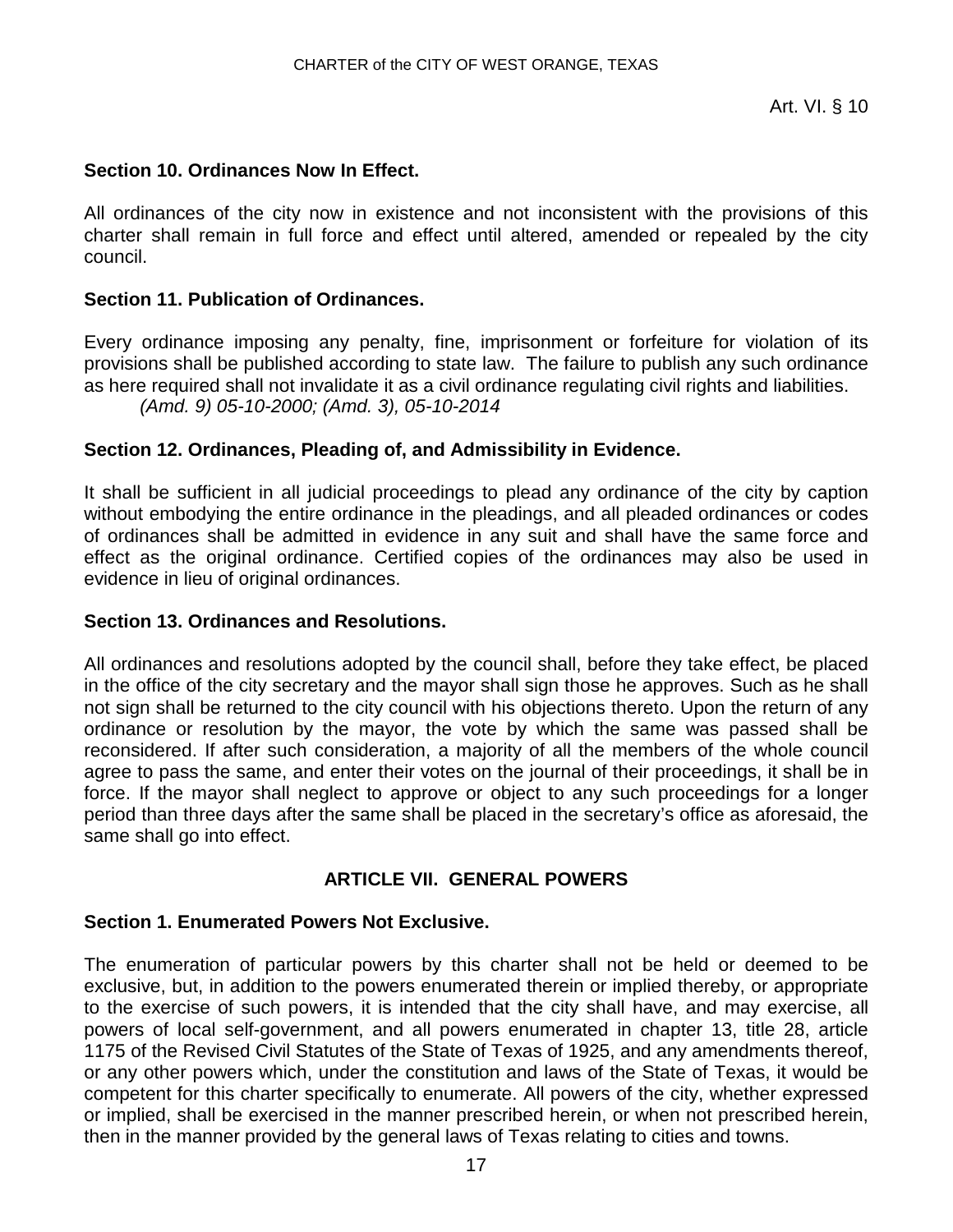#### **Section 2. Fire Prevention.**

The city council shall have power by ordinance or otherwise to provide means for protection against conflagrations and for guarding against fires. It may prescribe fire limits, stipulate and provide for minimum requirements for construction of buildings within such fire limits, regulate or prohibit the erection, building, replacing or repairing of buildings within such limits; may prescribe that the buildings within such fire limits be made or constructed of fire-resistant material; and may further prescribe limits within which only fire-resistant roofing may be used; it may also by ordinance regulate, prescribe, govern or forbid the storage of lumber, building material of any kind or inflammable or explosive goods, wares and merchandise of any and every kind within certain limits and prescribe limits within which such materials may be stored, housed or carried.

#### **Section 3. Health Regulations.**

The city council shall have the power to provide and establish all necessary rules and regulations protecting the health of the city to the extent allowed by the laws of Texas.

 *(Ord. No. 266, § 1(Amd. 9), 05-04-1996)*

#### **Section 4. Other Enumerated Powers.**

The city may assess, levy and collect any and all character of taxes for general and special purposes on all subjects or objects, including occupation taxes, license taxes and excise taxes, which the city may lawfully assess, levy and collect under the Constitution and laws of the State of Texas; may borrow money on the faith and credit of the city by the issuance of bonds or notes of the city, and may issue warrants in payment of lawful obligations of the city; may create, provide for, construct, regulate and maintain all things of the nature of public works and improvements whether for pleasure or otherwise; may define, prohibit, abate, suppress and prevent all things detrimental to the health, morals, comforts, safety, convenience and welfare of the inhabitants of the city, and all nuisances and cause thereof; may regulate and restrict the construction, height, and the material used in all buildings and maintenance and occupancy thereof; may license any lawful business, occupation or calling that is susceptible to the control of the police power; may license, regulate, control or prohibit the erection of signs or billboards within the corporate limits of said city; may provide for the issuance of permits for erecting all buildings, for the inspection of the construction of buildings, in respect to proper wiring for electric lights and other electric appliances, piping for gas flues, chimneys, fire escapes, plumbing and sewer connections, and to enforce proper regulations in regard thereto; may provide for the enforcement of all ordinances enacted by the city, by a fine not to exceed that allowed by state law.

 *(Ord. No. 266, § 1(Amd. 10), 05-04-1996); (Amd. 4), 05-10-2014*

**Editor's note**—The maximum fine for the violation of ordinances is provided in V.T.C.A., Local Government Code § 54.001.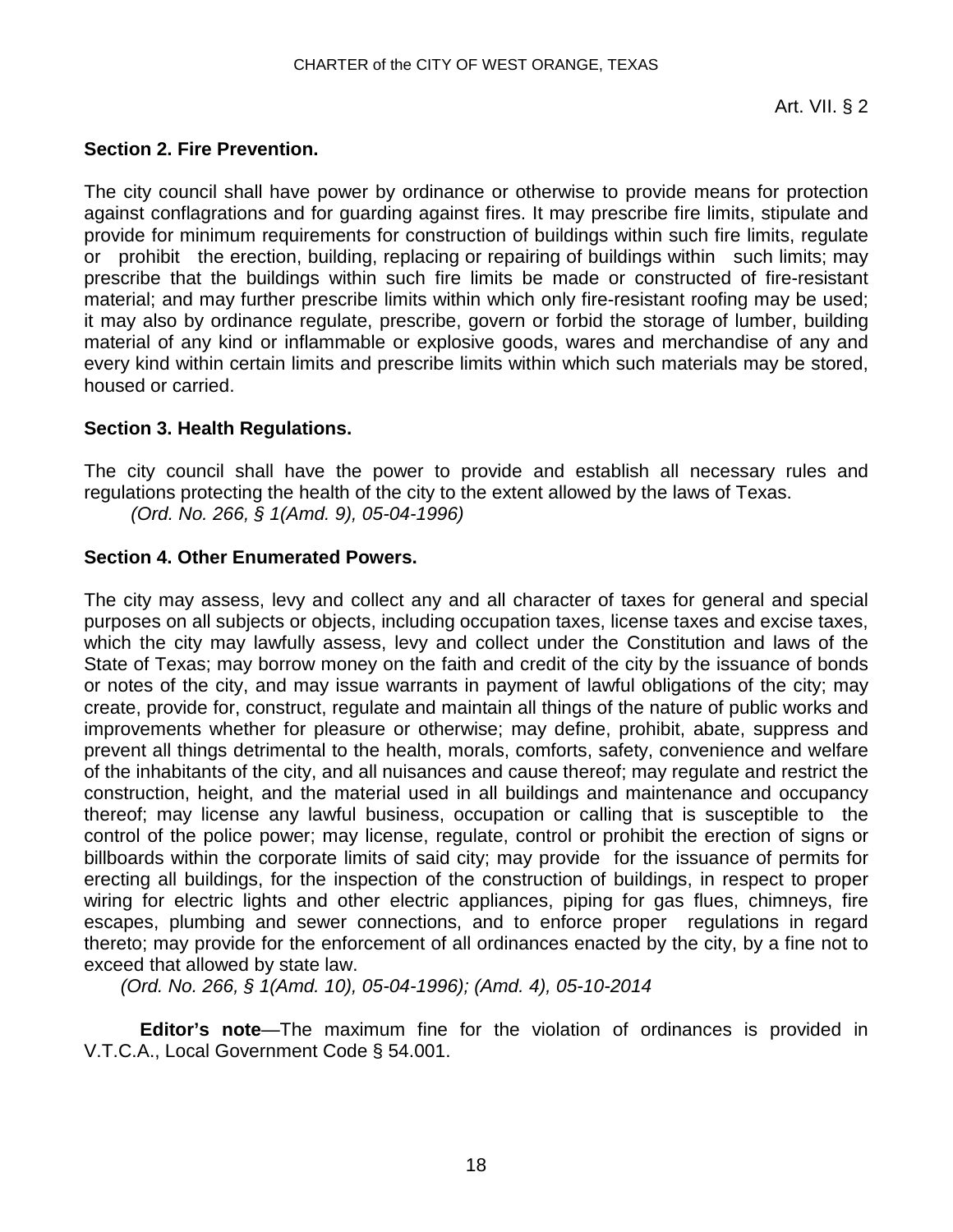# **ARTICLE VIII. DEPARTMENTS**

#### **Section 1. General.**

The city council may create or establish, abolish or consolidate, as many departments or offices as it may deem necessary for the best interest of the city. It may divide the administration of such departments or offices as it may deem advisable.

#### **Section 2. Rules and Regulations for Departments.**

The city council may establish such rules and regulations covering the conduct and performance, employment and discharge of personnel in the departments and may from time to time amend such rules and regulations.

*(Amd. 5), 05-10-2014*

#### **Section 3. Police Department.**

The city shall have a police department which will be under the general supervision of the city chief of police. The city council shall by ordinance provide for the number of police officers and their qualifications; shall fix their salaries and their terms of office; shall make provisions for their removal from office; shall provide for the giving of bonds for faithful performance of their duties in office; and shall make such other regulations as might be deemed necessary for the control and operation of the police department. Such officers shall have like powers, rights and authorities as are vested in city marshal under the provisions of V.T.C.A., Local Government Code, § 341.021

 *(Ord. No. 266, § 1(Amd. 11), 05-04-1996)*

#### **Section 4. Fire Department.**

The city council by ordinance may provide for a fire department consisting of paid firemen or volunteer firemen, or a combination of paid firemen and volunteer firemen. If paid firemen are to be employed, the city council shall provide by ordinance for the number of paid firemen, their pay, their term of office, provisions for removal of firemen and such other provisions as might be necessary for supervision and control of firemen. The city council shall by ordinance establish such other rules and regulations for a fire department as might be necessary for the proper control and operation of same.

 *(Ord. No. 214, § 1(Amd. 7), 03-14-1988); (Amd. 6) 05-07-2005*

#### **Section 5. Recreation Department.**

The city shall have the right to establish a recreation department and appropriate necessary funds for the operation of the same.

The city shall have the authority to enter into contracts or agreements with other municipalities or political subdivisions in carrying out a joint recreational program for the city and adjoining political subdivisions.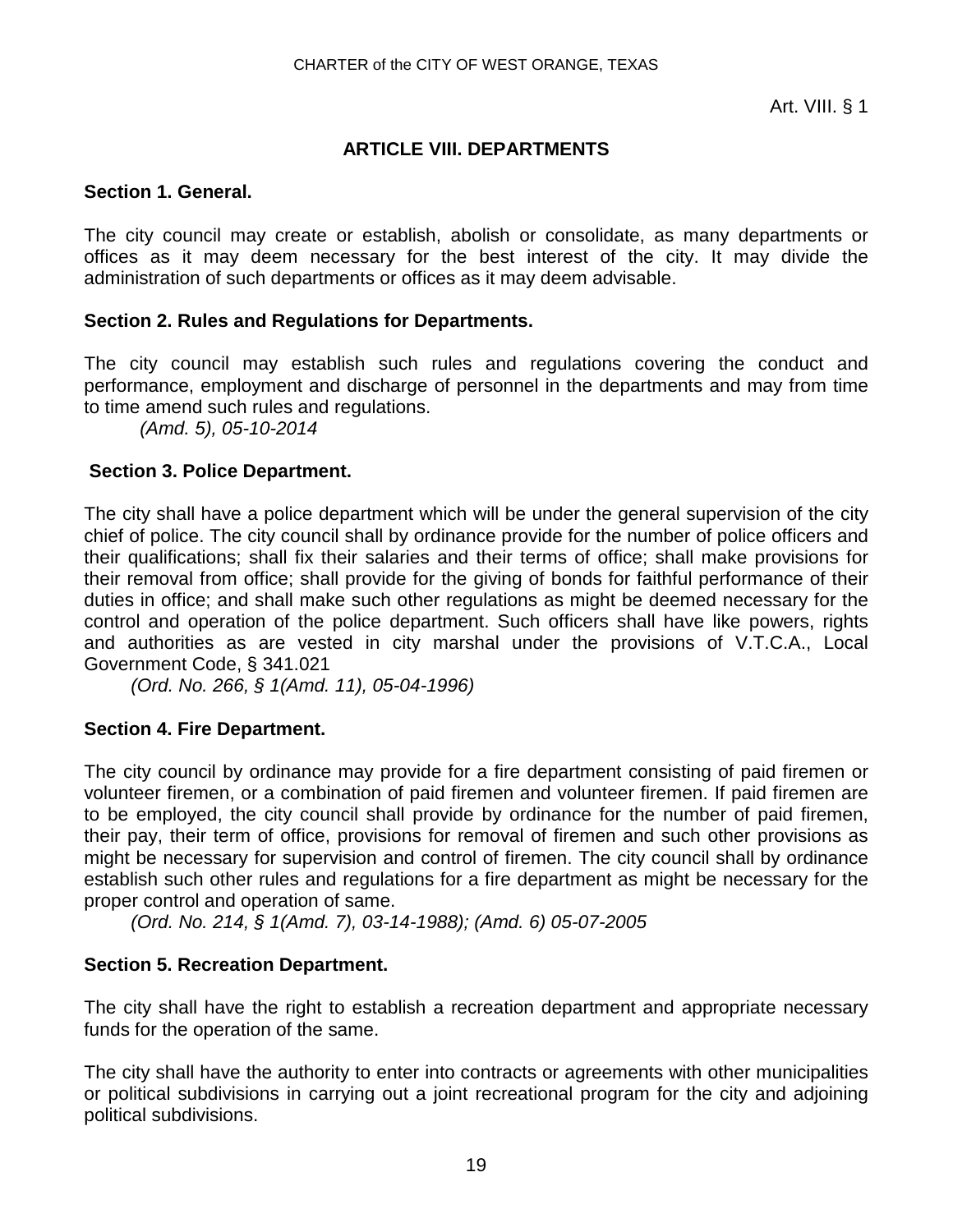# **ARTICLE IX. PUBLIC UTILITIES**

#### **Section 1. City Ownership and Operation Thereof.**

(a) In general. The city shall have the power to build, construct, purchase, own, lease, maintain and operate, within or without the city limits, light and power systems, water systems, sewer systems or sanitary disposal equipment and appliances, natural gas systems, parks and swimming pools, fertilizer plants, and any other public service or utility; power to mortgage and

encumber such system or systems in the manner provided in articles 1111 to 1118, inclusive, of the 1925 Revised Civil Statutes of Texas, as amended, and any other laws of the State of Texas applicable thereto; and all the powers which the city might exercise in connection with such public utilities and public services under article 1175 of the 1925 Revised Civil Statutes of Texas, and any amendment thereto, now or hereafter in effect, as well as under any other general laws of the State of Texas pertinent or applicable thereto, including the power to demand and receive compensation for service furnished for private purposes, or otherwise, and with full and complete power and right of eminent domain, proper and necessary efficiently to carry out said objects.

(b) City water system. The city shall have the right to own, erect, improve, enlarge, maintain and operate water works system for the use of said city, its inhabitants and the public; shall regulate the same and have power to prescribe rates for water furnished, with power to levy higher rates for water sold for use outside the city limits, and to acquire by purchase, donation, condemnation or otherwise, suitable grounds within or without the limits of the city on which to erect any such works and the necessary right of way in any outstanding franchise which may now or hereafter be owned by any individual, corporation, or other municipality and to do and perform whatsoever may be necessary to operate and maintain such water works or persons in control thereof to pay all charges for water furnished upon such property. The city shall have all the powers and privileges pertaining to water and water systems as is granted to home rule cities under the provisions of article 1175 of the Revised Civil Statutes of Texas. The city shall have the right to use so much of the water and water facilities of said city as may be deemed necessary in connection with the operation of the fire department, city buildings, public works, streets, swimming pools, and other public functions of the city.

*(Amd. 10), 05-10-2000*

(c) City sewer system. The city shall have the rights to own, erect, maintain and operate sewer systems or sewage systems for the use of said city and its inhabitants; to regulate the same and to have power to prescribe rates for the services so furnished and to acquire by purchase, donation, condemnation or otherwise suitable grounds, within or without the limits of the city, on which to erect any such sewer system or systems, sewage disposal plant or plants, and filtering beds and emptying grounds for sewage systems, and to compel owners of property and the agents of such owners in control thereof to pay all charges for sewer service furnished upon such property, and shall have power to compel owners of property and the agents or persons in control thereof to connect with such sewer systems, and to pass all ordinances necessary for the enforcement of this power, and shall have the power by ordinance to prohibit the use of sewers for oil waste, chemicals or salt water disposal. The city shall have all the rights, powers and privileges pertaining to sewers as is given to home rule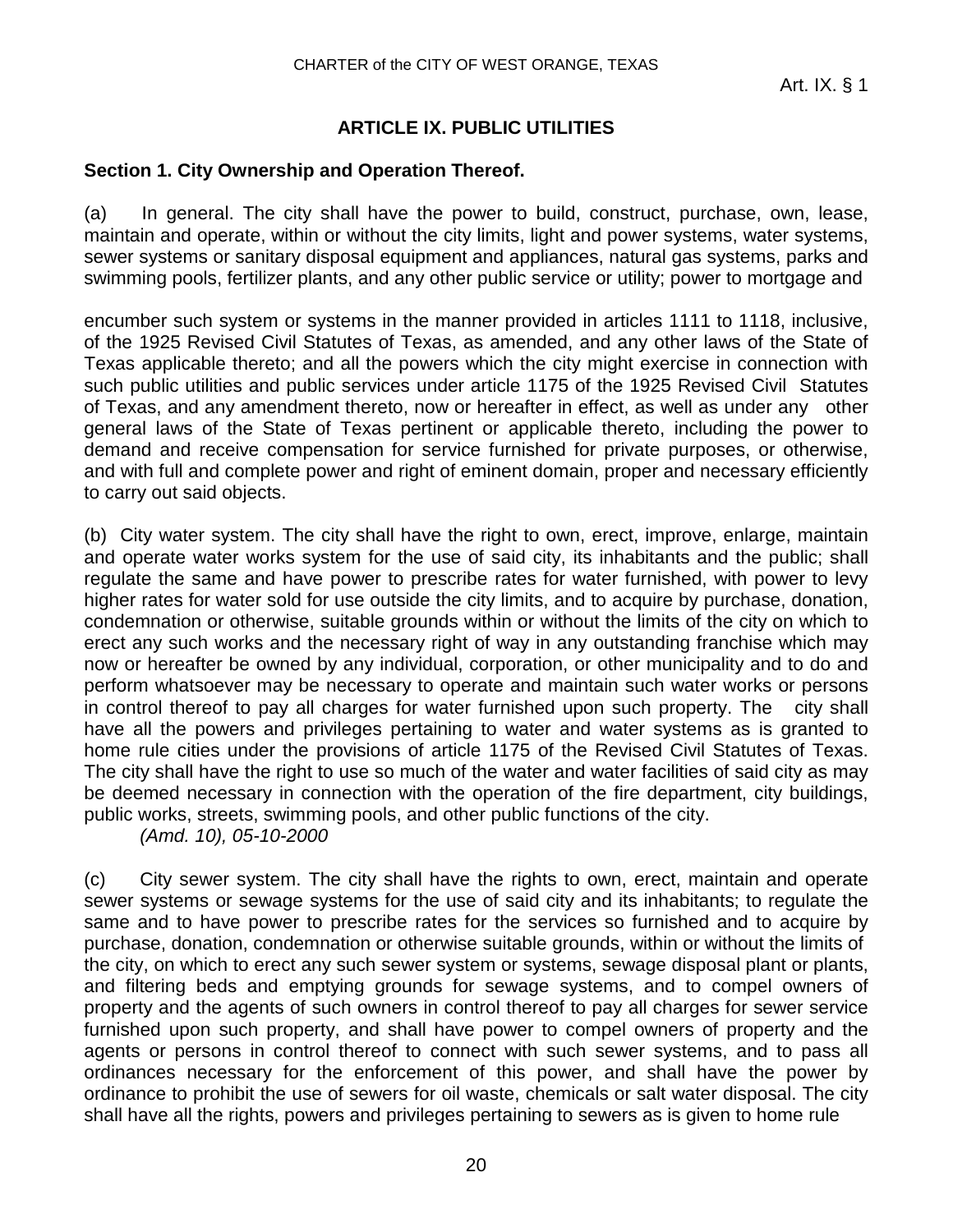cities under Article 1175, Revised Civil Statutes of Texas; the city may permit other municipalities to place connecting sewer lines through the city and to maintain them.

(d) Power to contract for public utilities. The city is authorized to enter into contracts of leases with individuals, corporations, partnerships, or other municipal corporations, for furnishing in whole or in part any public utility or portions of public utility systems that might be needed by the city or the citizens of the city. The consideration for such contracts or leases may in the discretion of the city council be paid by the city or prorated to the individual users of the utility covered by such contractor lease; or to permit individuals, corporations, partnerships or other municipal corporations to furnish in whole or in part any public utility direct to the citizens of the city on such terms as the city may direct.

(e) Right to purchase commodities or services essential to city or its citizens. The city shall have the power to purchase electricity, gas, oil, or any other article, commodity or service essential to a proper conduct of all the affairs of the city and of its inhabitants on such terms as the city council may deem proper, for sale and distribution to the inhabitants of the city or adjacent territory.

#### **Section 2. Regulation of Public Utilities.**

(a) The city council shall have the power by ordinance, after notice to the utility and hearing before the council, to fix and regulate the charges, fares or rates of compensation to be charged by any person, firm or corporation enjoying a franchise in the city, or engaged in furnishing a public utility service in the city, and shall in determining, fixing and regulating such charges, fares or rates of compensation, base the same upon the fair value of the property of such person, firm or corporation devoted to furnishing service to such city or the inhabitants thereof. The city council may prescribe the character, quality and efficiency of service to be rendered, and shall have the power to regulate and require the extension of adequate lines or service of such public utility within such city by such person, firm or corporation, taking into consideration the cost of the utility and from time to time may alter or change such rules, regulations, and compensation, provided that, in adopting such regulations and in fixing or changing such compensation or determining the reasonableness thereof, no stock or bonds authorized or issued by any corporation enjoying such franchise shall be considered unless on proof that the same have been actually issued by the corporation for money paid and used for the development of the corporate property, labor done or property actually received, in accordance with the laws and constitution of the state applicable thereto. In order to ascertain all facts necessary for a proper understanding of what is or should be reasonable rate or regulation, the city council shall have full power to inspect the books of any such utility serving the inhabitants of the city and compel production of records and the attendance of witnesses for such purpose.

(b) Any company, corporation or person engaged in furnishing to the inhabitants of the city any light, power, gas, telephone, transit or other public utility services, may be required at any time by ordinance or resolution of the city council to file with the city council sworn written reports pertaining to their operations and business within the city, and such report shall contain such data, facts and information as may be required by such ordinance or resolution, which shall also fix the time within which the report shall be filed.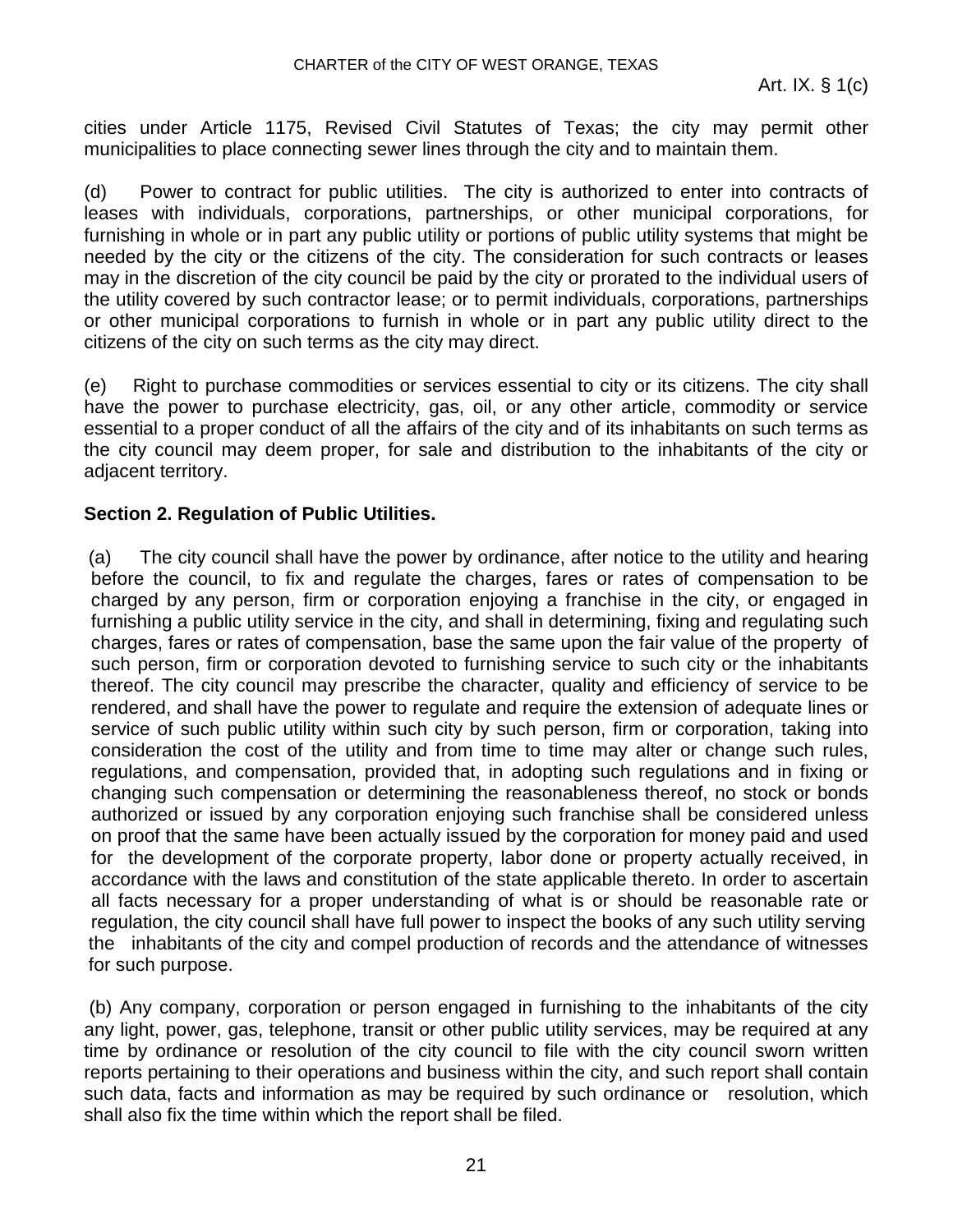(c) In addition to the foregoing powers the city shall have all the powers and privileges provided for by article 1175 of the Revised Civil Statutes of Texas in regulating public utilities.

#### **ARTICLE X. CONTRACTS**

#### **Section 1. General.**

All contracts that the city has at the time of the adoption of this charter shall remain in full force and effect. This provision shall include, but not be limited to, all bonded indebtedness, contracts for professional services, contracts for improvements, lease contracts, or any other agreement binding upon the City of West Orange, Texas immediately prior to the adoption of this charter.

#### **Section 2. Personal Services.**

No contract shall ever be made which binds the city for personal services, except for professional services, to be rendered for any stated period of time, but all appointive employees shall be subject to peremptory discharge, and when discharged shall only be entitled to compensation up to and including the date of their discharge, any provision to the contrary in this charter notwithstanding.

#### **Section 3. Goods, Materials, Services or Supplies.**

The city or any agent of the city acting for it shall not make any contract for goods, materials, services or supplies for the current use of any department of the municipality for more than one year, except as in this charter provided, unless said contract and the cost thereof have been included in the annual budget of the city and unless an appropriation has been made therefore, and no contracts or purchase shall exceed the amount appropriated. All contracts specified by V.C.T.A. Local Government Code, except for professional services, shall be made upon specifications, and should not be binding until signed by a designated representative of the city. In event of a cost overrun in any contract, or expenditures of an emergency nature, no such expenditure shall be made unless approved by a majority of the city council, in accordance with V.T.C.A., Local Government Code §§102.001 through 103.004 et seq.

*(Ord. No. 214, § 1(Amd. 6), 03-14-1988); (Amd. 11) 05-10-2000; (Amd. 6), 05-10-2014*

#### **Section 4. Competitive Bidding.**

After approval of specifications by the city council, advertisement shall be published in the official newspaper of the city at least once in each week for two consecutive weeks, inviting competitive bids for labor and material embraced in the proposed contract. All bids received shall be sealed and delivered to the city secretary. At the time and place announced in said notice, the bids shall be opened and no award shall be made except to one of such bidders. The city council shall determine the most advantageous bid for the city, and shall award the contract to such bidder, but the city council shall always have the right to reject any and all bids, and in the event all bids are rejected, may call for new bids which shall be advertised in like manner as the original bids. Pending advertisement of such proposed contracts, the specifications shall be on file in the office of the city secretary subject to the inspection of all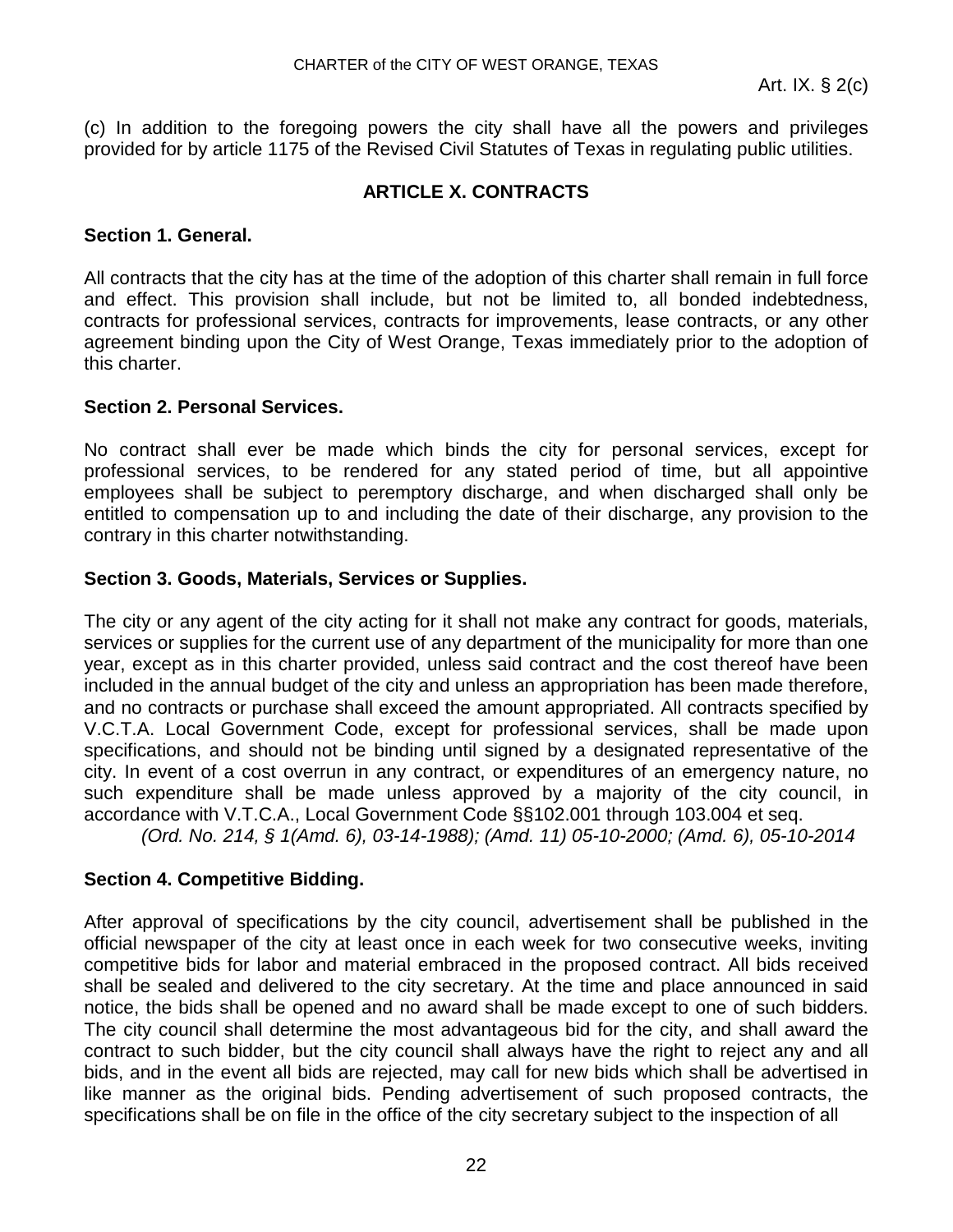persons desiring to bid. No contract shall ever be authorized except by approval of the city council; provided, however, that the city shall follow state laws in regard to the competitive bidding process.

 *(Ord. No. 266, § 1(Amd. 12), 05-04-1996; (Amd. 7), 05-07-2005* 

### **ARTICLE Xl. OWNERSHIP OF REAL OR PERSONAL PROPERTY**

#### **Section 1. Acquisition of Property.**

The city shall have the power and authority to acquire by purchase, gift, devise, deed, condemnation, or otherwise, any character of property, within or without its municipal boundaries, including any charitable or trust funds.

#### **Section 2. Real Estate, Etc., Owned by the City.**

All real estate owned in fee simple title, or held by lease, sufferance, easement or otherwise; all public buildings, fire stations, parks, streets and alleys, and all property, whether real or personal, of whatever kind, character or description, now owned or controlled by the city, shall vest in, inure to, remain and be the property of said city under this charter; and all causes of action, choses in action, rights or privileges of every kind and character, and all property of whatsoever character or description which may have been held, and is now held, controlled or used by said city for public uses, or in trust for the public, shall vest in and remain and inure to the city under this charter, and all contracts, suits and pending actions to which the city heretofore was or now is a party, plaintiff or defendant, shall in no wise be affected or terminated by the adoption of this charter, but shall continue unabated.

#### **Section 3. Parks, Playgrounds, Etc**.

The city shall have exclusive control of all city parks and playgrounds, whether within or without the city limits, and to control, regulate and remove all obstructions and prevent all encroachments thereupon; to provide for raising, grading, filling, terracing, landscape, gardening, erecting buildings, swimming pools and wading pools, and other structures, providing amusement therein, for establishing parks, playgrounds, and other public grounds, speedways or boulevards owned by it, and lying both outside and inside the municipal boundaries.

#### **ARTICLE XII. STREETS AND ALLEYS**

#### **Section 1. Street Powers.**

The city shall have exclusive control of all alleys, streets, gutters and sidewalks situated within the city, and the power to lay out, establish, open, alter, extend, widen, straighten, abandon and close, lower, grade, narrow, care for, supervise, maintain and improve any public street, alley, avenue, or boulevard, and for any such purposes to acquire the necessary lands and to appropriate the same under the power of eminent domain. The city shall also have the power to name or rename, vacate and abandon and sell and convey in fee that portion of any street,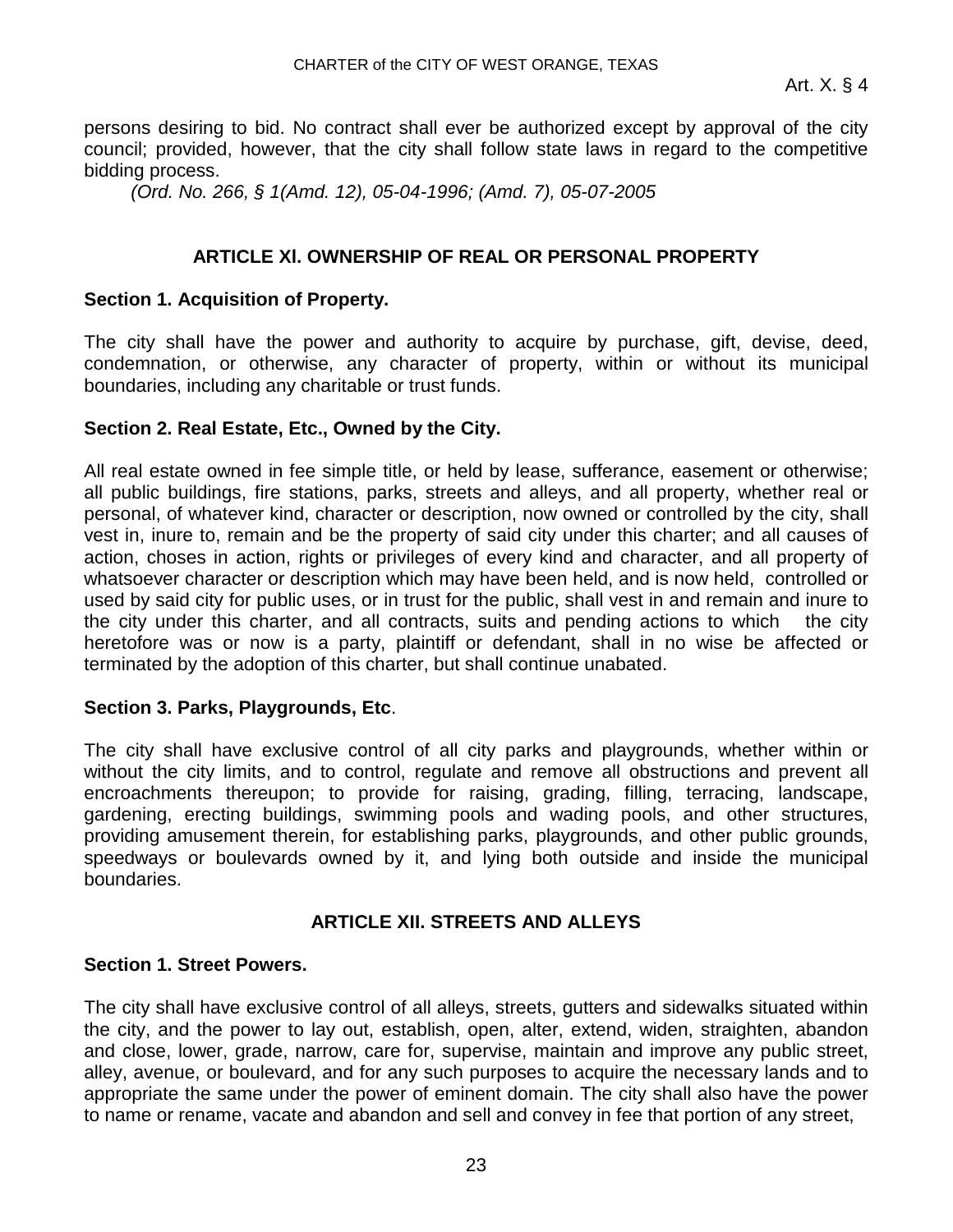alley, avenue, boulevard or other public thoroughfare or public grounds, and to convey in fee the same in exchange for other lands, over which any street, alley, avenue or boulevard may be laid out, established and opened; and the city's right to sell and dispose of in fee any part of a street, alley, avenue or boulevard so vacated and abandoned, or the city's right to convey same in exchange for other lands to be used in laying out, opening, widening and straightening any street, shall never be questioned in any of the courts of this state. The procedure for closing streets and alleys shall be in conformity with due process of law and shall be particularly prescribed and provided for by ordinance passed in the usual manner by the city council.

*(Amd. 13) 05-10-2000*

# **Section 2. Street Improvements.**

(a) Articles 1086 to 1105, both inclusive, and article 1105b of the Revised Civil Statutes of Texas of 1925, as amended, are hereby adopted, and the city shall have the power to improve any street or highway within its limits by filling, grading, raising, paving or repaving the same in a permanent manner, or by the construction or reconstruction of sidewalks, curbs and gutters or necessary appurtenances thereto, including sewers and drains. In the event there shall be any conflict between the method of improving streets and other public places as provided for by article 1105b or by the provisions of articles 1086 to 1105, inclusive, of the Revised Civil Statutes of Texas of 1925, as amended, and in the provisions of this charter, the city council may elect to follow either the provisions of this charter or the provisions of said statutes.

(b) All contracts, assessments and other proceedings heretofore taken under previously existing powers of the city shall continue in full force and effect, and the rights of all parties in connection with the collection of street improvement assessments of liens on property previously made are to be in no wise affected or changed.

#### **Section 3. Regulation of Vehicles.**

The city council shall have all the authority given by the provisions of the Texas Transportation Code and the power by ordinance to control the operations of all character of vehicles using public streets, including motorcycles, motor-scooters, all-terrain vehicles, bicycles, automobiles, taxicabs, trucks, trailers, tractors, buses, house moving dollies or like vehicles; and to prescribe the speed of the same, the qualifications of the operators of the same, the routing of the same, and the lighting of same by night; and to provide for the giving of bond or other security for the operation of same.

*(Ord. No. 266, § 1(Amd. 13), 05-04-1996); (Amd. 14) 05-10-2000*

# **Section 4. Established Speed Zones and Parking Areas.**

The city council shall have the authority to limit the speed of vehicles in school zones, near churches, hospitals, and dangerous corners, and such other places as it may deem advisable, and to limit or prohibit the parking of vehicles near schools, churches, businesses or other congested areas, or where the limiting or restricting of the parking of vehicles is required in providing the safe movement of traffic for the protection of life or property.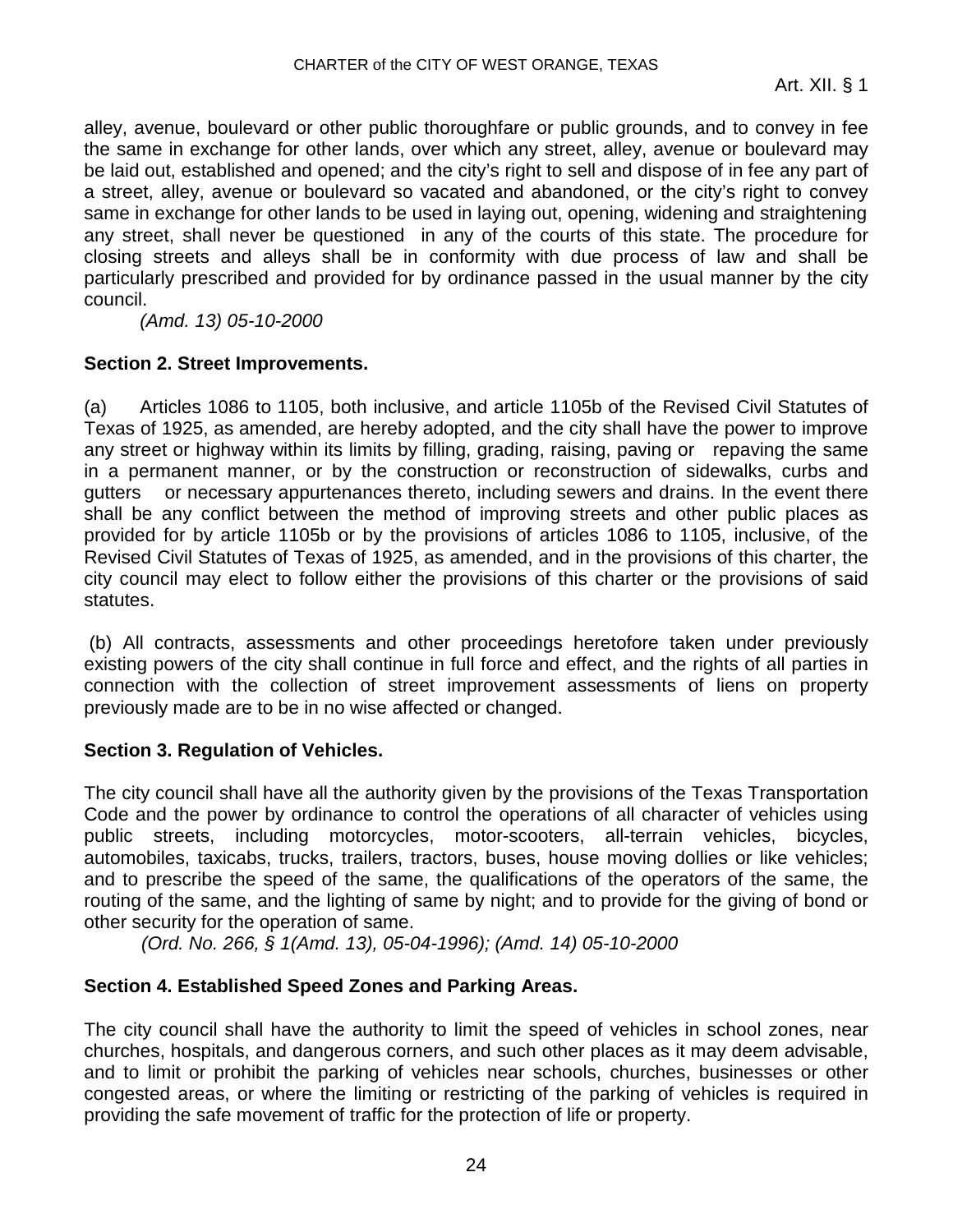# **ARTICLE XIII. MISCELLANEOUS**

#### **Section 1. Public Property Exempt From Execution.**

No public property, or any other character of property owned or held by said city, shall be subject to any execution of any kind or nature.

#### **Section 2. City Funds Not Subject to Garnishment.**

No funds of the city shall be subject to garnishment and the city shall never be required to answer in any garnishment proceedings.

#### **Section 3. Liability for Damages.**

Before the city shall be liable for damages for the death or personal injury of any person or for damages or destruction of property of any kind, the mayor or city council shall be given notice in writing of such death, injuries, damages or destruction within 30 days after the same has been sustained, stating when, where, and how the death, injury, damage or destruction occurred and the apparent extent thereof, and an estimate of the damages sustained. Such notice shall be filed with the city secretary, and such filing will constitute notice to the city. The city council is hereby authorized and directed to make and fix by ordinance such additional rules and regulations governing the city's liability for damages as the city council may deem advisable.

#### **Section 4. Right of Eminent Domain.**

The city shall have the right of eminent domain and the power to condemn and appropriate private property for public purposes, whether said property be within or without the city limits, in such cases as is now provided by article 1175 of the Revised Civil Statutes of Texas, and all other general laws of Texas governing cities and towns. This shall apply also to fee simple titles. The city may exercise the power of eminent domain by any one of the following methods of procedures:

(a) As nearly as practicable, by the laws governing the condemnation of property by railroad corporations in this state, the city taking the position of the railroad corporation in any such case;

(b) In any other manner authorized or permitted by the constitution and/or laws of Texas. *(Ord. No. 266, § 1(Amd. 14), 05-04-1996)*

#### **Section 5. May Accept Governmental Aid, Etc.**

The city may accept monetary aid or other character of aid or benefit from the federal government, the state government, the county government, and from any agency thereof, and/or any individual, and/or a private agency; and shall have the full right, power and authority to do the things and perform the acts necessary to permit the city to receive such aid.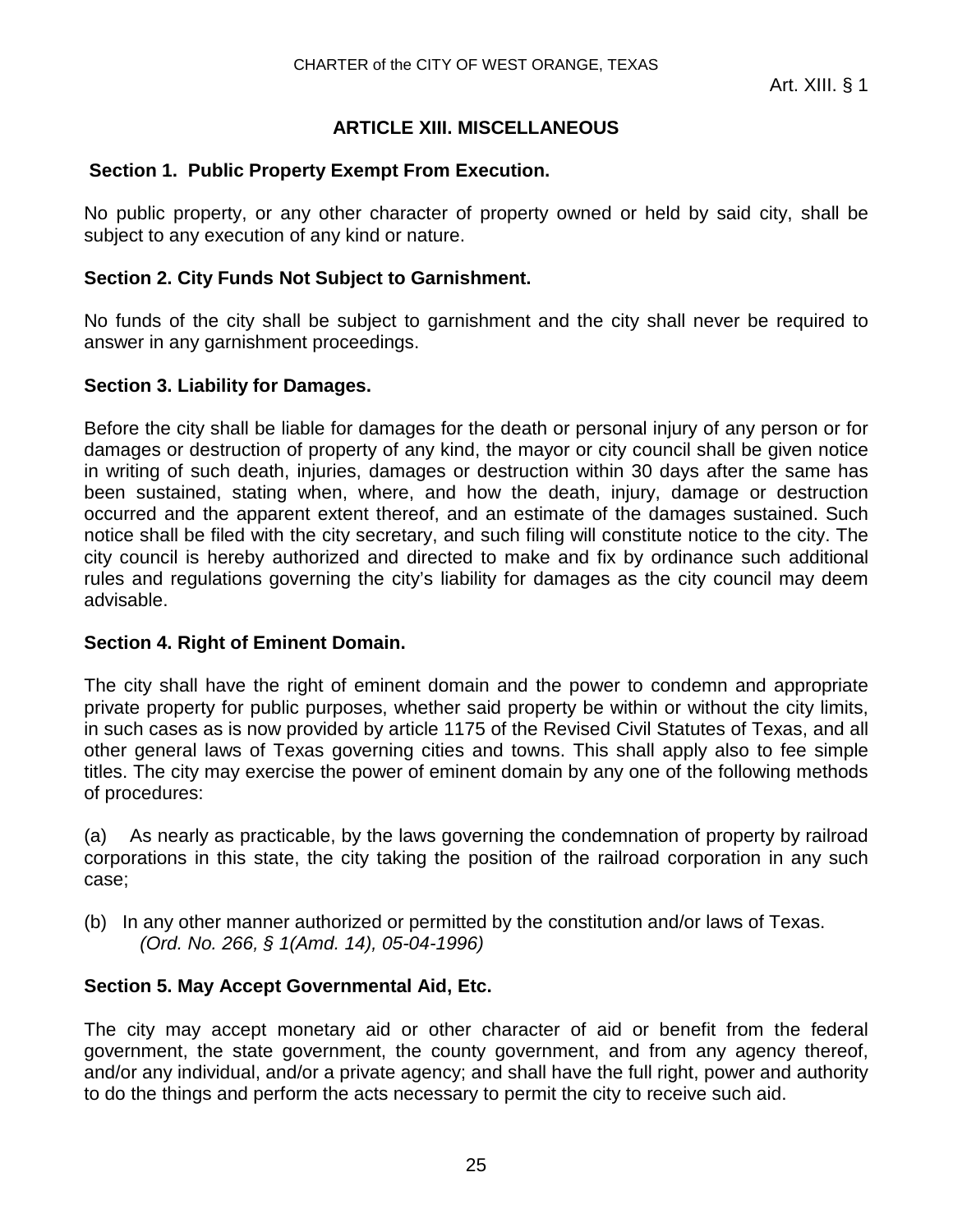### **Section 6. City Not Required to Give Bond.**

It shall not be necessary in any suit or proceeding in which the city is a party for any bond, undertaking or other security to be demanded or executed by or on behalf of the city in any of the state courts, but all such actions, suits, appeals or proceedings shall be conducted in the same manner as if such bond had been given, and the city shall be liable as if the security or bond had been duly executed.

### **Section 7. Franchises and Special Privileges.**

(a) The right to control easement use and ownership and title to the streets, highways, public thoroughfares and property of the city, its avenues, parks, bridges and all other public places and property, are hereby declared to be inalienable except by ordinance duly passed by four affirmative votes of the city council, and no grant of any franchise or lease, or right to use the same, either on, through, along, across, under or over the same, by the city council for a longer period than thirty (30) years unless submitted to the vote of the legally qualified voters of the city in the manner provided for in articles 1181 and 1182 of the Revised Statutes of Texas, the expense of such election to be borne by the applicant.

(b) The city council may, of its own motion, submit all of such applications to an election at which the people shall vote upon the proposition therein submitted, the expense of such election in all cases to be borne by the applicant.

(c) No franchise shall ever be granted until it has been approved by a majority of the members elected to the city council, nor shall any such franchise, grant or privilege ever be made unless it provides for adequate compensation or consideration therefore to be paid to the city.

#### *(Amd. D) 05-05-2018*

(d) Every such franchise or grant shall make adequate provision, by way of forfeiture of the grant or otherwise, to secure efficiency of public service at reasonable rates and to maintain the property devoted to the public service in good repair throughout the term of grant of said franchise.

(e) The city council may prescribe the forms and methods of the keeping of accounts of any grantees under franchise, provided that the forms and methods of keeping such accounts have not already been prescribed by a state or federal law or agency.

#### **Section 8. Retirement or Pensions for Employees.**

The city shall have the right to grant to its employees benefits of the Texas municipal retirement system, or any other pension or retirement system available to cities.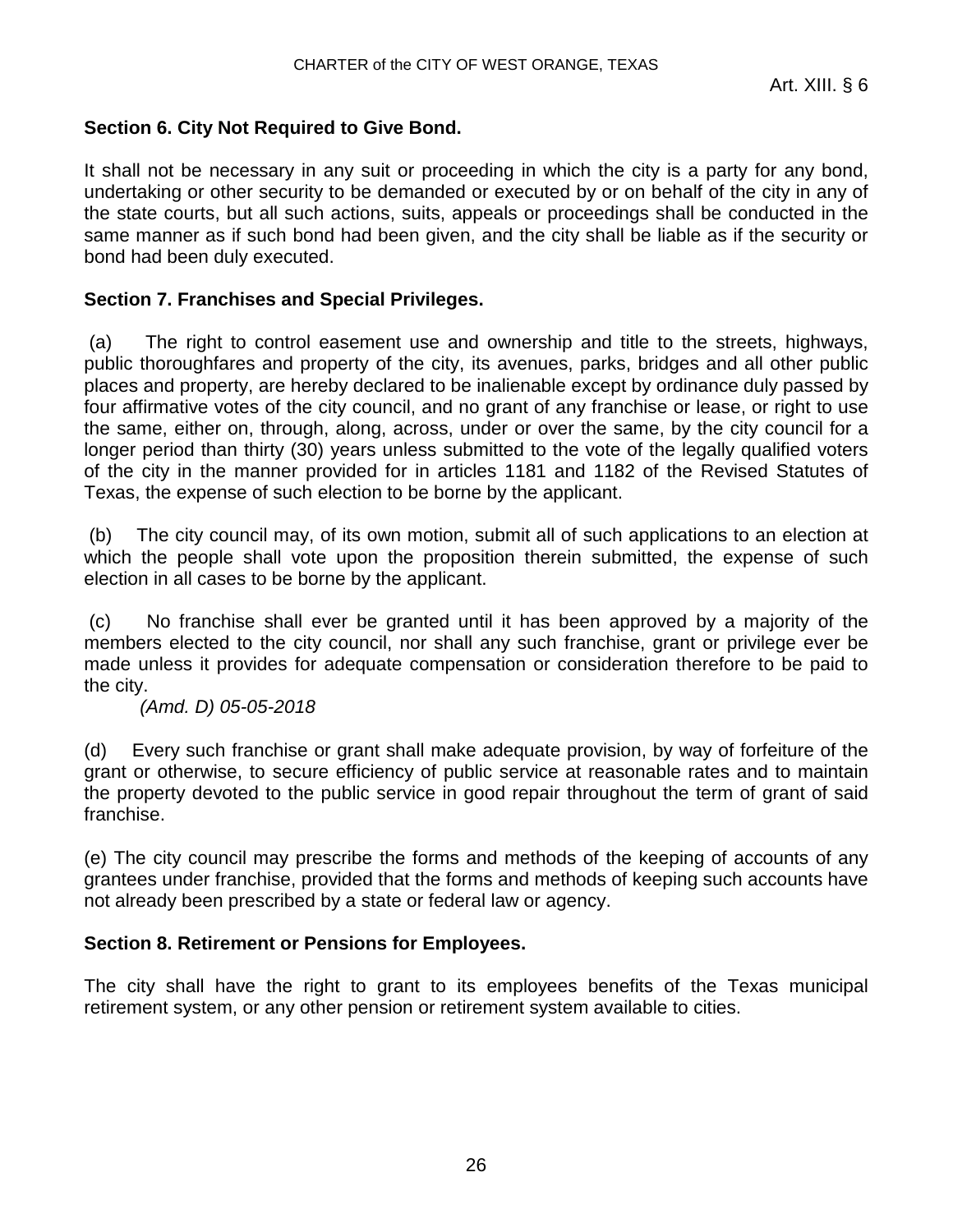# **ARTICLE XIV. FINANCES**

#### **Section 1. Fiscal Year.**

The fiscal year of the city is hereby designated as beginning the 1st day of October of each year, and closing with the 30th day of September next ensuing thereafter.

 *(Ord. No. 214, § 1(Amd. 1), 03-14-1988)*

#### **Section 2. Budget.**

The mayor, or in his absence, the mayor pro tempore, is the chief budget officer who shall on or before the 1st day of August of each year, or as soon thereafter as practicable, prepare a budget to cover all proposed expenditures of the city for the succeeding year. Such budget shall be prepared in conformity with the provisions of the V.T.C.A., Local Government Code §§102.001 through 103.003, and state law as amended, and shall be approved by a majority vote of the city council before adoption.

*(Ord. No. 214, § 1(Amd. 4), 03-14-1988)*

#### **Section 3. Depository.**

The city council is authorized to select a depository for city funds in accordance with V.T.C.A., Local Government Code, § 105.001 et seq.

*(Ord. No. 266, § 1(Amd. 15), 05-04-1996)*

#### **Section 4. Bonds, Warrants, Etc.**

(a) The city council shall have the power and authority by ordinance duly passed, and it is hereby expressly authorized to issue bonds for the purpose of refunding bonds of the city previously issued.

(b) In keeping with the Constitution of Texas, and not contrary thereto, the city shall have the power to issue all tax bonds, revenue bonds, funding and refunding bonds, warrants, notes, and other evidence of indebtedness as now authorized or as may be hereafter authorized to be issued by cities and towns under the provisions of article 2368a and articles 1111 to 1118, as amended, and title 22 of the Revised Civil Statutes of Texas, or by the general laws of the State of Texas.

(c) In all elections to determine the expenditures of money or the assumption of debt of any nature, qualified voters shall be deemed to be those who are qualified under the general laws of the State of Texas.

(d) Ordinances authorizing any bonds, warrants, revenue warrants, notes or other evidences of indebtedness to be issued shall provide for the creation of a sinking fund sufficient to pay the principal and interest of such bonds when and as the same become due and payable. Such sinking fund, in excess of the amount necessary to pay the principal and interest of the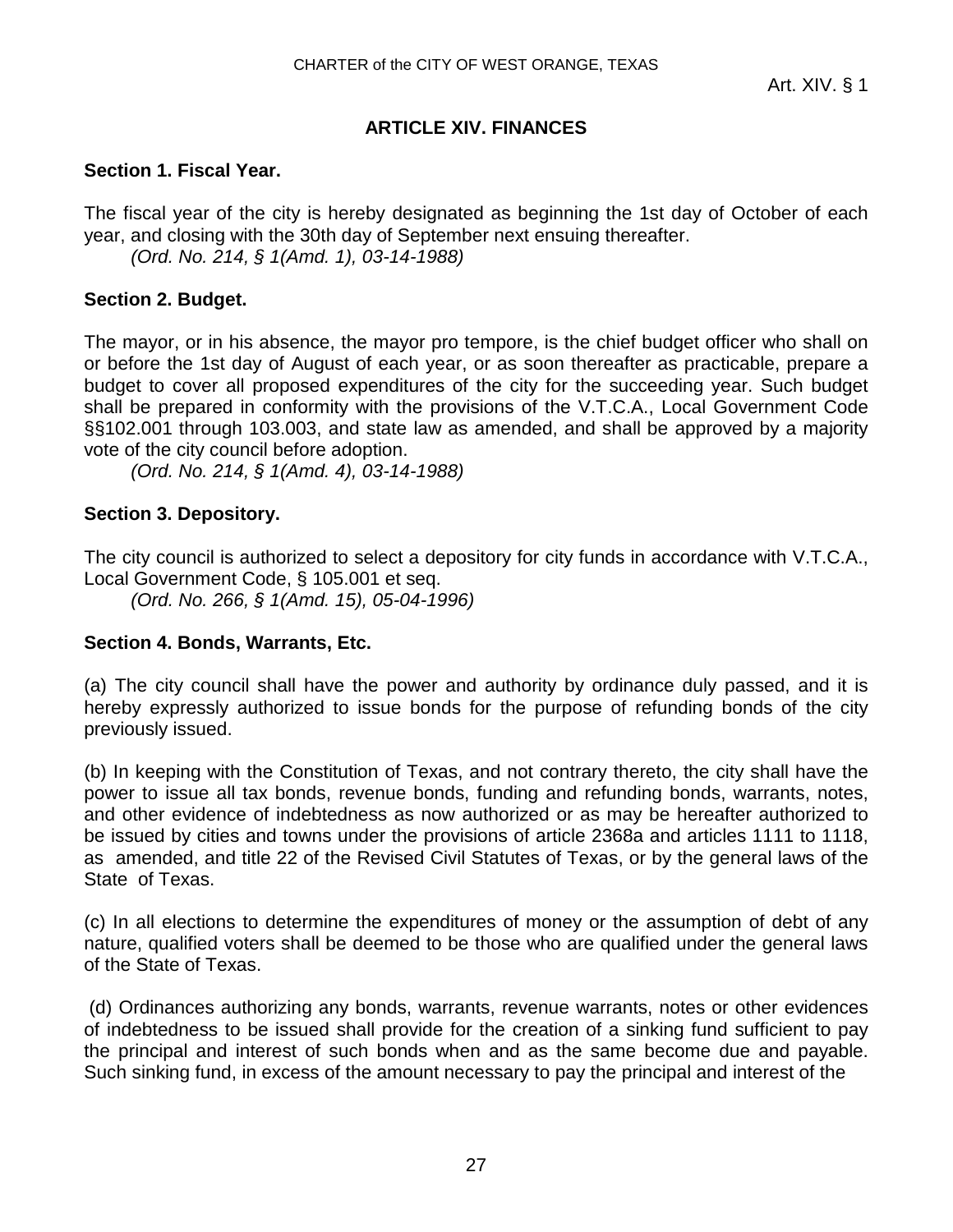bonds when and as the same become due and payable, may each year be invested, as provided for by articles 836 and 837 of the Revised Civil Statutes of Texas.

(e) Any officer or agent of the city who shall unlawfully or knowingly divert or use said funds or cause or permit same to be delivered or used for any other purpose except that for which the fund is created or herein expressly authorized to be invested shall be deemed guilty of a felony and subject to prosecution as provided under the general laws of the State of Texas.

(f) What is known as "bond and warrant law." The same being Vernon's Ann. Civ. St. art. 2368a, and being the acts of 1931 Legislatures, page 269, chapter 163, and all amendments thereafter made or that may be hereafter made, which are applicable to cities and towns, are hereby adopted by the city.

#### **Section 5. Audit and Examination of City Books and Accounts.**

The city council may cause an annual audit to be made of the books of accounts of each and every department of the city. Such audit shall be made by certified public accountants or public accountant who shall be selected by the city council. Such auditors' report to the city council shall be accessible to the public or for publication.

# **ARTICLE XV. TAXES AND TAXATION**

# **Section 1. Taxable Properties.**

All real, personal and mixed property held, owned or situated in the city, which is not exempt by the constitution or general laws of the State of Texas, shall be liable for all taxes due by the owner thereof, including taxes on real estate, franchise, gross receipts of public utilities, personal and mixed property.

 **Editor's note—**Taxable property is described in V.T.C.A., Tax Code § 11.01 et seq.

#### **Section 2. Tax Levies.**

(a) The city council shall have the power and it is hereby authorized and made its duty to levy annually for general purposes and for the purpose of paying interest and providing the sinking fund on the bonded indebtedness of the city now in existence or which may hereafter be created an ad valorem tax on all real, personal or mixed property within the territorial limits of said city and upon all franchises granted by the city to any individuals or corporations of not exceeding a total of one dollar and fifty cents (\$1.50) on the one hundred dollars (\$100.00) assessed valuation of said property. If for any cause the city council shall fail, neglect or refuse to pass a tax ordinance for any one year, levying taxes for that year, then, and in that event, the tax levying ordinance last passed shall and will be considered in force and effect as the tax levying ordinance for the year for which the city council failed, neglected or refused to pass such ordinance, and the failure so to pass such ordinance for any year shall in no wise invalidate the tax collections for that year.

(b) The city council may determine and provide when taxes shall be due and payable by corporations and all persons owning property. It shall have the right to fix the time and terms of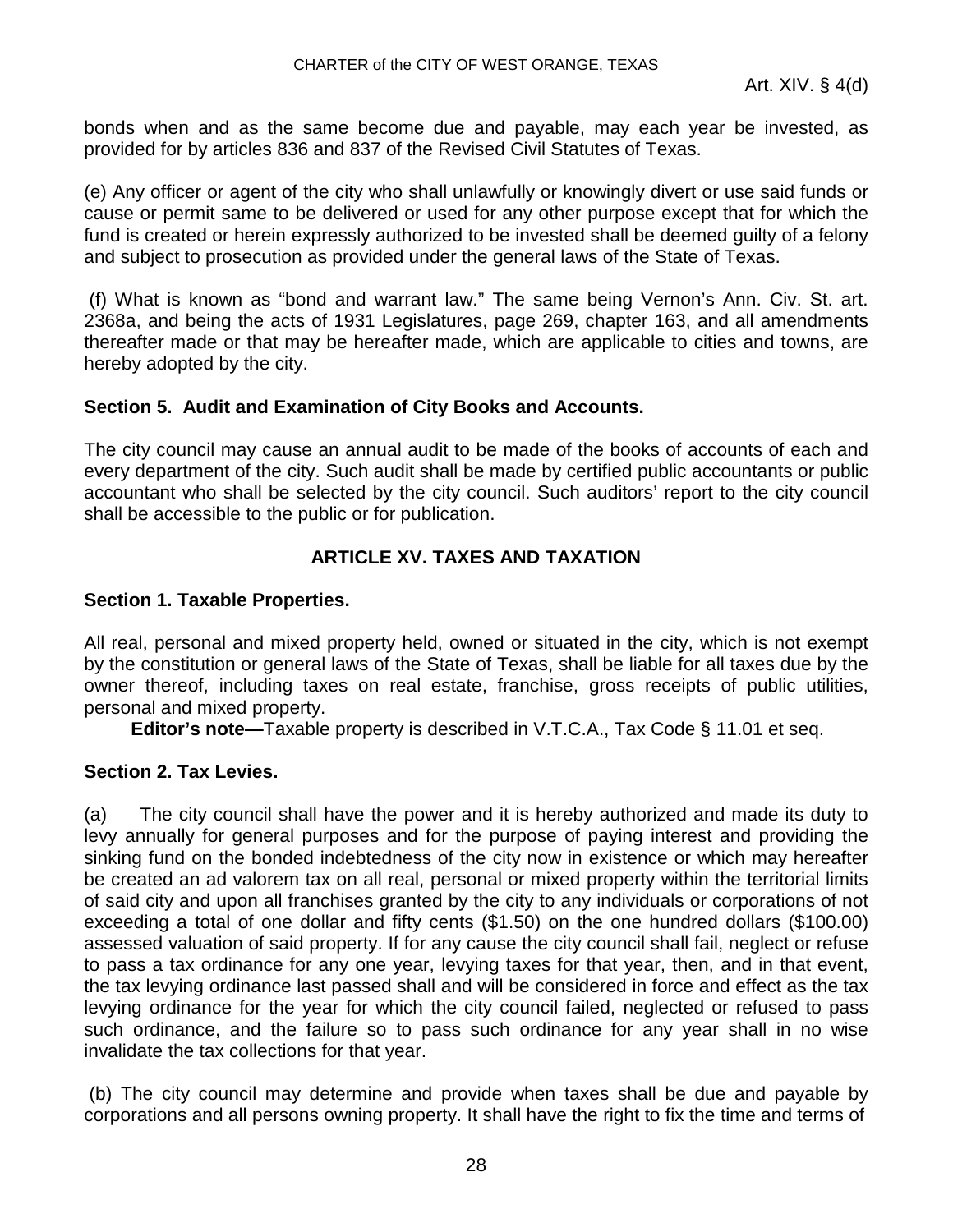payments of taxes, prescribe penalties for the nonpayment thereof upon the expiration of the time fixed by the said city council, and may provide discounts for advance payments of taxes.

(c) The city council or any other officer of the city shall never extend the time for the payment of taxes, or remit, discount or compromise any tax legally due the city, nor waive the penalty that may be due thereon to any person, but the city council may provide for the discount, compromise or waiver of penalty to persons legally owing any taxes where such discount, compromise or waiver of penalty is for any particular and specified year or years and is deemed necessary to correct obvious errors in assessment or to join other taxing bodies in adjusting taxes to the value of the property; provided, however, that this provision shall not prevent the compromise of any tax suit.

# **Section 3. Liens.**

(a) The tax levied by the city is hereby declared to be a lien, charge or encumbrance upon the property upon which the tax is due, which lien, charge or encumbrance the city is entitled to enforce and foreclose in any court having jurisdiction over same, and the lien, charge and encumbrance on the property in favor of the city for the amount of the taxes due on such property is such as to give the state courts jurisdiction to enforce and foreclose said lien on the property on which the tax is due, not only as against any resident of this state or person whose residence is unknown, but also as against the unknown heirs of any person who owns the property upon which the tax is due and also as against nonresidents. All taxes upon the property upon which the taxes are due, which lien may be foreclosed in any court having jurisdiction.

(b) The tax lien shall take effect on property as of the beginning of the tax year, and such lien shall be prior to all other claims or liens, and no gift, sale, assignment, or transfer of any kind, or judicial writ shall defeat such lien. The assessor-collector of taxes shall by virtue of his tax rolls have power and authority to seize and levy upon all personal property and sell the same to satisfy all taxes, together with all penalty, interest, and costs, due by a delinquent taxpayer to the city on personal property.

#### **Section 4. Rendition.**

(a) It shall be the duty of every person or corporation owning or holding property within the city to render under oath to the assessor of taxes or such other person as may be provided for by ordinance at his office in said city annually within the time prescribed by ordinance of said city a full and complete inventory of all property so owned or held by him, whether real, personal or mixed, and to take and subscribe to an oath to the correctness of such inventory, which oath may be administered by the assessor or such other officer as aforesaid, acting in person or by deputy.

(b) The definitions of property and terms as defined by the general laws of the state under the head of taxation shall apply to the taxation of property in this city.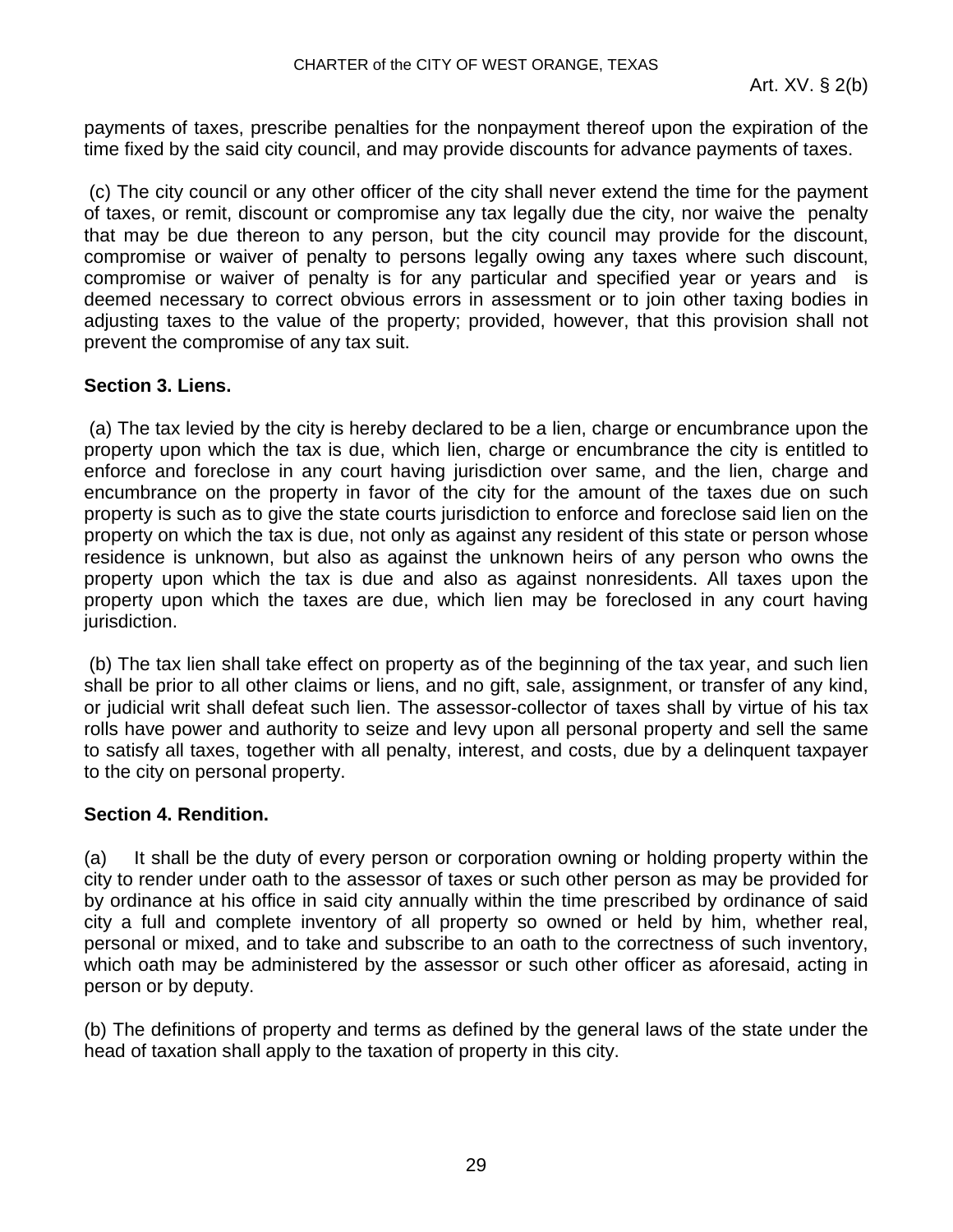#### **Section 5. Unrendered Property.**

The city council shall provide by ordinance for the listing and valuation of all property, real, personal and mixed, situated, owned or held within the city limits, and which has not been rendered by the owner thereof each year, upon a date to be specified by the city council, by ordinance, the assessor or other officer designated for that purpose, which list of property so unrendered and assessed shall be placed upon the tax roll of the city and submitted along with the rendered roll to the board of equalization and be subject to the same tax levy as the rendered property within the city.

#### **Section 6. Collection of Taxes.**

(a) The city council shall have full power, by ordinance, to provide for the prompt collection of all taxes levied, assessed and due or becoming due to said city, and prescribe where property shall be assessed or rendered for taxes, and when the taxes thereon shall become due and payable, and to that end may and shall pass all ordinances and make all such provisions as may be necessary for levying, imposing, assessing and collecting said taxes, regulating the methods of making out tax lists and inventories, and fixing the duties and defining the powers of the assessor and collector of taxes or such other officer as may be designated therefore by the city council.

(b) All taxes shall be payable at the office of the assessor and collector or such other offices as the city council may prescribe and no demand for payment thereof, nor for the collection of any taxes due, before the adoption of the charter.

(c) All property which the owner thereof may have failed or refused to inventory, assess or render for taxation for years prior to the adoption of this charter, shall be by the officer designated by the city council inventoried, and assessed and rendered for taxes for the year or years for which the same was not so rendered, inventoried and assessed by the owner thereof, and such officer designated by the city council shall have the right and it shall be his duty at any time to revise, correct and reassess incorrectly rendered or assessed or improperly described [property], without the necessity of giving notice to the owner thereof; provided, however, that the valuation as fixed by the board of equalization shall not be changed, and such inventory and assessment when revised and worked over shall be as valid and effective as if on such assessment sheets and tax rolls and as if regularly and duly rendered and assessed by the owner for the year for which rendered, assessed and inventoried, as above provided for, by the officer of the city designated by the city council, and said tax rolls and assessment sheets shall be prima facie evidence that said property was regularly and duly rendered, inventoried, assessed and properly described in all respects as if done duly and regularly by the owner in the first instance.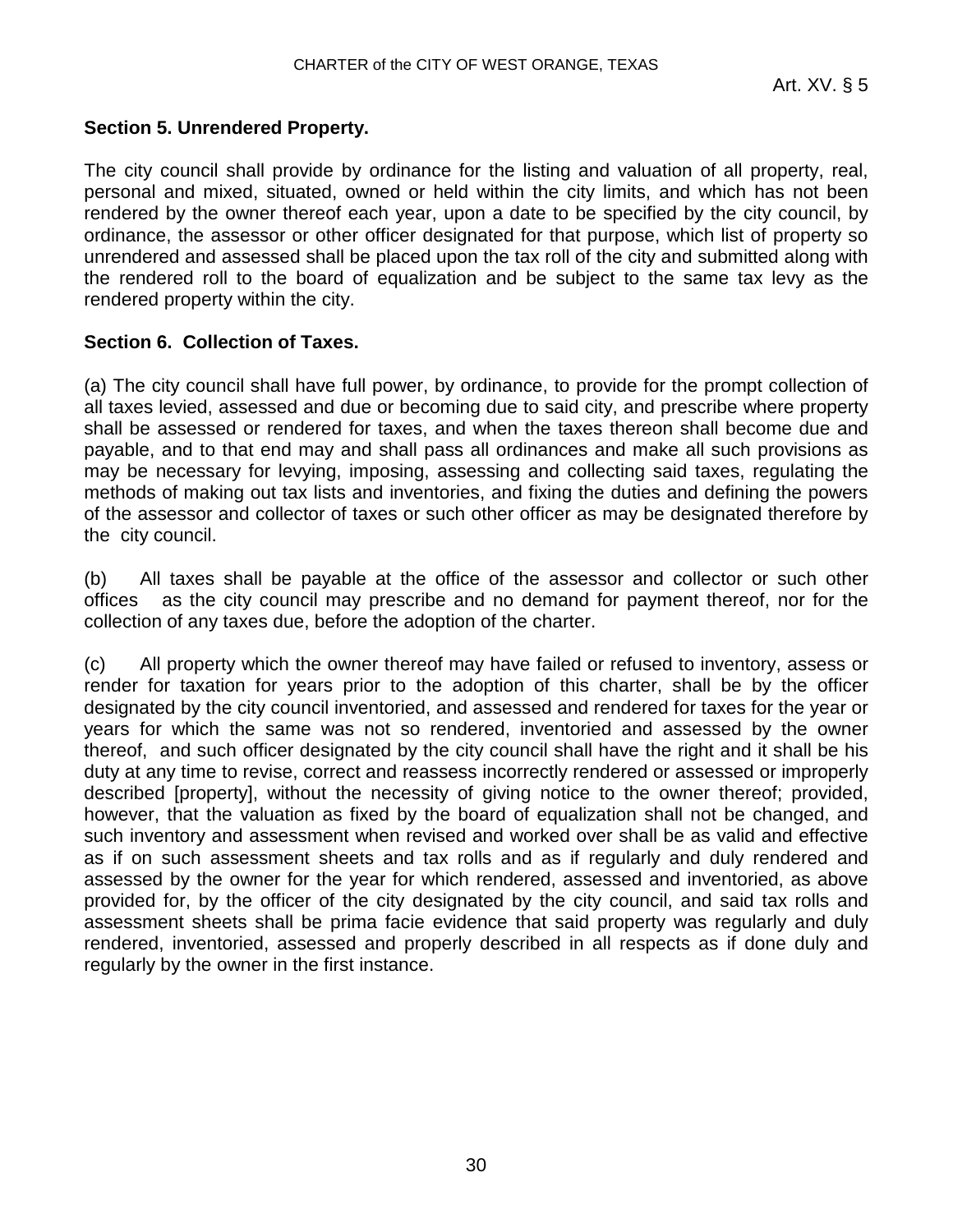#### **Section 7. Payment of Taxes.**

All ad valorem taxes due or to become due upon real, personal or mixed property or upon franchises granted by the city to individuals or corporations, and all license taxes, occupation taxes, permit fees, fines, forfeitures, penalties and other amounts of taxes accruing to the city shall be payable only in current money of the United States.

#### **Section 8. Delinquent Taxes.**

All ad valorem taxes due or to become due to the city that are not paid within the time specified by the city council in the ordinance providing the date of payment of said taxes shall be declared delinquent and shall be subject to the penalties prescribed by ordinance from time to time and may be collected by suits from delinquents, and foreclosure of the lien thereon may be had in any court having jurisdiction of the same or personal property may be levied upon and sold for taxes by the assessor and collector as provided in section 3 of this article. Any person who shall purchase or shall have purchased property encumbered by a lien for taxes or upon which taxes are due shall be deemed as to such taxes a delinquent taxpayer, and such purchaser shall take the property charged with lien, and he cannot interpose any defense which the person or corporation owning the property at the time of the assessment of said taxes so delinquent might not have interposed had he or it continued to be the owner, except that no personal judgment shall be rendered for same against such purchaser.

#### **Section 9. Reserved.**

 **Editor's note**—Ord. No. 266, § 1, Amendment No. 16, adopted May 4, 1996, repealed subsections (a) through (c) of Section 9. Former subsections (a) through (c) provided for a board of equalization and derived from the city's original home rule charter adopted May 19, 1956.

#### **Section 10. Occupation Tax.**

The city council shall have the power to levy and collect taxes upon trades, professions or other businesses carried on to the full extent permitted by the constitution and the general laws of the State of Texas, and to prescribe penalties for nonpayment thereof.

#### **Section 11. Contract for Collection of Delinquent [Taxes].**

The city council shall have the power to contract with any competent attorney at law for the collection of delinquent taxes owing to the city. Where the city has a part time city attorney, he may be employed to collect delinquent taxes owing to the city.

#### **Section 12. Reserved.**

 **Editor's note**—Ord. No. 266, § 1, Amendment No. 17, adopted May 4, 1996, repealed Section 12 in its entirety. Former Section 12 pertained to delinquent taxes and applicable state statutes and derived from the original home rule charter adopted May 19, 1956.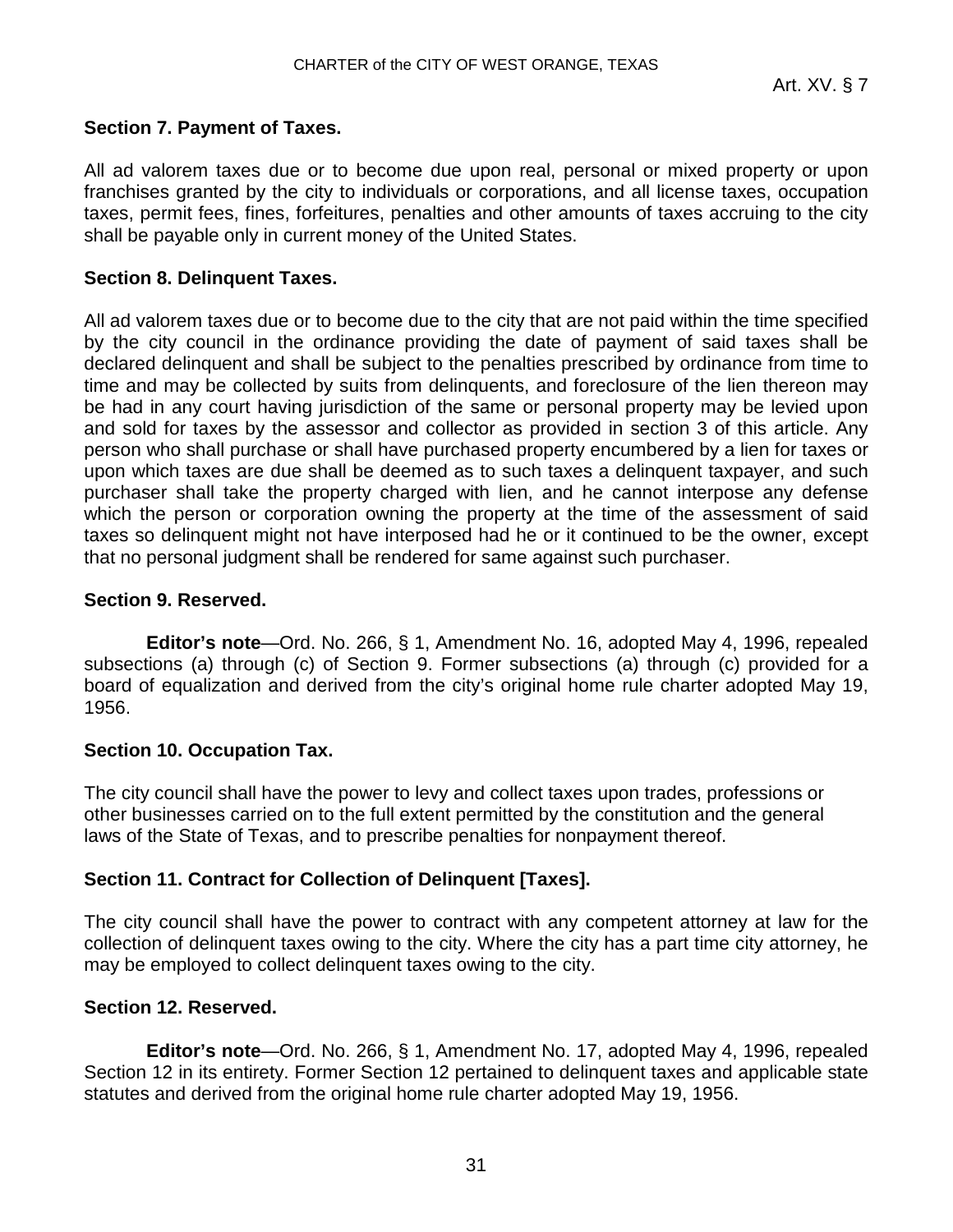#### **Section 13. Reserved.**

 **Editor's note**—Ord. No. 266, § 1, Amendment No. 18, adopted May 4, 1996, repealed Section 13 in its entirety. Former Section 13 pertained to taxes and assessments made prior to the adoption of the charter remaining in effect, and derived from the original home rule charter adopted May 19, 1996.

#### **ARTICLE XVI. MUNICIPAL COURT**

#### **Section 1. Creation and Jurisdiction.**

There is hereby created and established a municipal court, which court shall have jurisdiction within the corporate limits in all criminal cases arising under ordinances of the city, and shall have concurrent jurisdiction with any justice of the peace in any precinct in which the city is situated in all criminal cases arising under the criminal laws of this state as prescribed by law.

(a) In the absence or disability of the judge, the court may be presided over by an alternate judge appointed by the mayor and approved by the city council. The salaries of said judge and alternate judge shall be fixed by ordinance.

(Amd. 6; 05-07-2022)

(b) The city secretary or his deputy shall be ex-officio clerk of said court, and shall receive such salary as may be fixed by ordinance.

(Ord. No. 266, § 1(Amd. 19), 05-04-1996)

**Editor's note**—V.T.C.A., Government Code § 29.002, creates a municipal court in each municipality. The jurisdiction of the court is provided in V.T.C.A., Government Code § 29.003.

#### **ARTICLE XVII. BUILDING REGULATIONS**

#### **Section 1. General.**

The city may regulate the erection, building, placing, moving or repairing of buildings or other structures, within such limits of the city as it may designate and prescribe, in order to guard against the calamities of fire, flood, or windstorm, and may within said limits prohibit the moving or putting up of any building or other structure from without said limits, and may also prohibit the removal of any building or other structure from one place to another within said limits, and may direct that all buildings or other structures within the limits so designated as aforesaid shall be made or constructed of fire-resistant materials, and may declare any dilapidated building or structure to be a nuisance and direct the same be repaired, removed or abated in such manner as they shall direct; to declare all buildings and other structures in the fire limits which they deem dangerous to contiguous buildings, or in causing or promoting fires to be nuisances, and require and cause the same to be removed in such manner as they shall prescribe.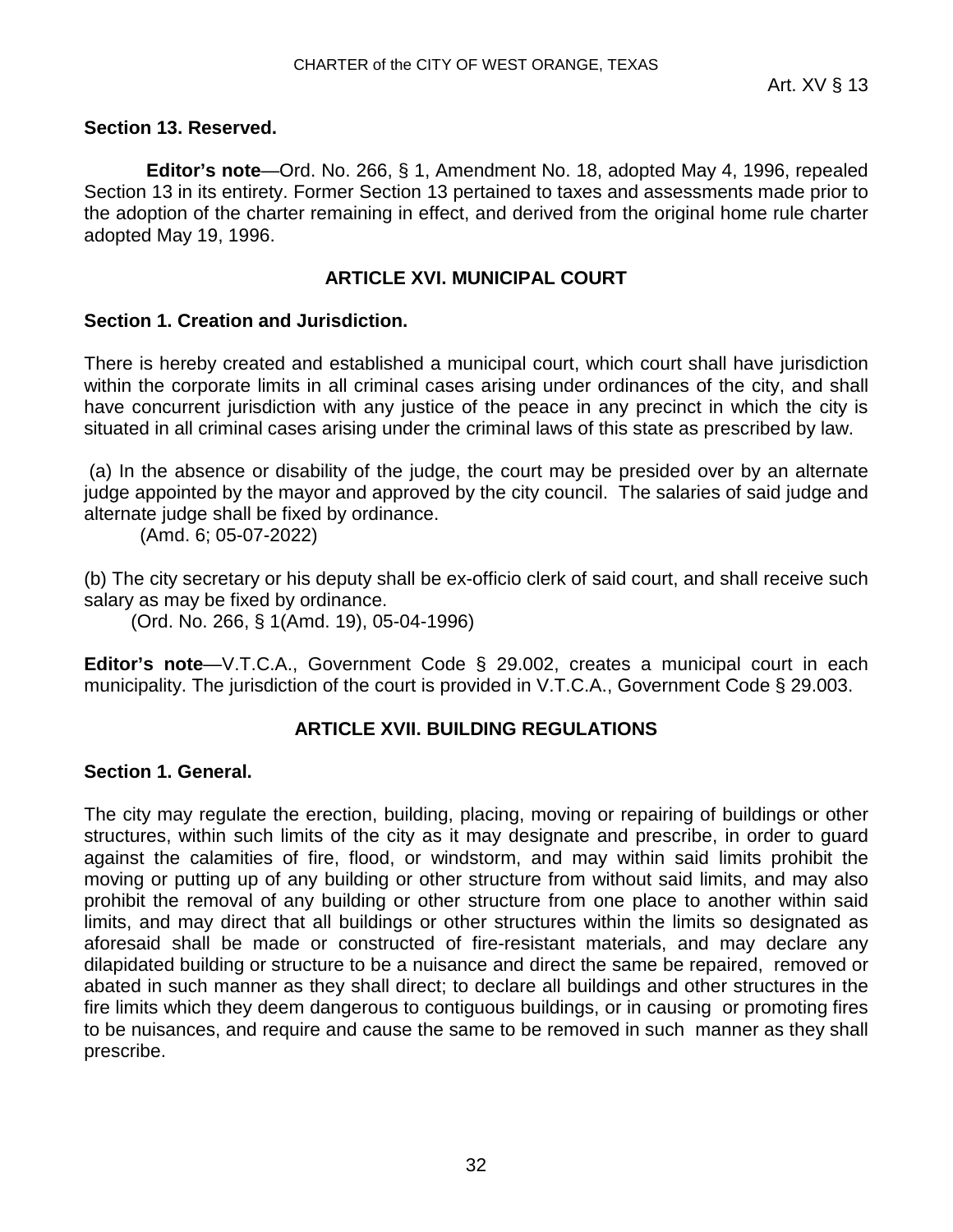#### **Section 2. Building Lines.**

The city shall have the power, for the purpose of promoting the public health, safety, order, convenience, prosperity and general welfare, acting through its governing body, under the public power, to provide by suitable ordinance building lines on any streets or any block of any street or streets, and to require their observance by suitable penalties.

### **ARTICLE XVIII. PLANNING AND ZONING**

#### **Section 1. In General.**

The city council shall have full authority to zone the city and pass all necessary ordinances, rules and regulations governing the same in accordance with V.T.C.A., Local Government Code, § 211.001 et seq.

 *(Ord. no. 266, § 1 (Amd. 20), 05-04-1996)*

# **Section 2. Zoning Ordinance.**

Any zoning ordinance of the City of West Orange, Texas, which is in effect at the time of the adoption of this charter, shall remain in effect. The city council will have the authority to repeal, amend, modify, or rewrite the zoning ordinance in compliance with the provisions of V.T.C.A., Local Government Code, § 211.001 et seq.

*(Ord. No. 266, § 1(Amd. 20), 05-04-1996)*

#### **Section 3. Planning and Zoning Commission.**

The planning and zoning commission ordinance which is in effect at the time of the adoption of this charter shall remain in effect. The city council shall have the authority to repeal, amend, modify, or rewrite the ordinance in compliance with the provisions of V.T.C.A., Local Government Code, § 211.007.

*(Ord. No. 266, § 1(Amd. 20), 05-04-1996)*

#### **Section 4. Board of Adjustment.**

The city council may establish by ordinance a board of adjustment which shall have all the powers and privileges set forth in V.T.C.A., Local Government Code, § 211.008 et seq. The members of the board of adjustment shall be appointed by the mayor, subject to the approval of the city council.

 *(Ord. No. 266, § 1(Amd. 20), 05-04-1996)*

# **ARTICLE XIX. RECALL OF OFFICERS**

#### **Section 1. Scope of Recall.**

The mayor or any member of the city council shall be subject to recall and removal from office by the qualified electors of the city as in this charter provided.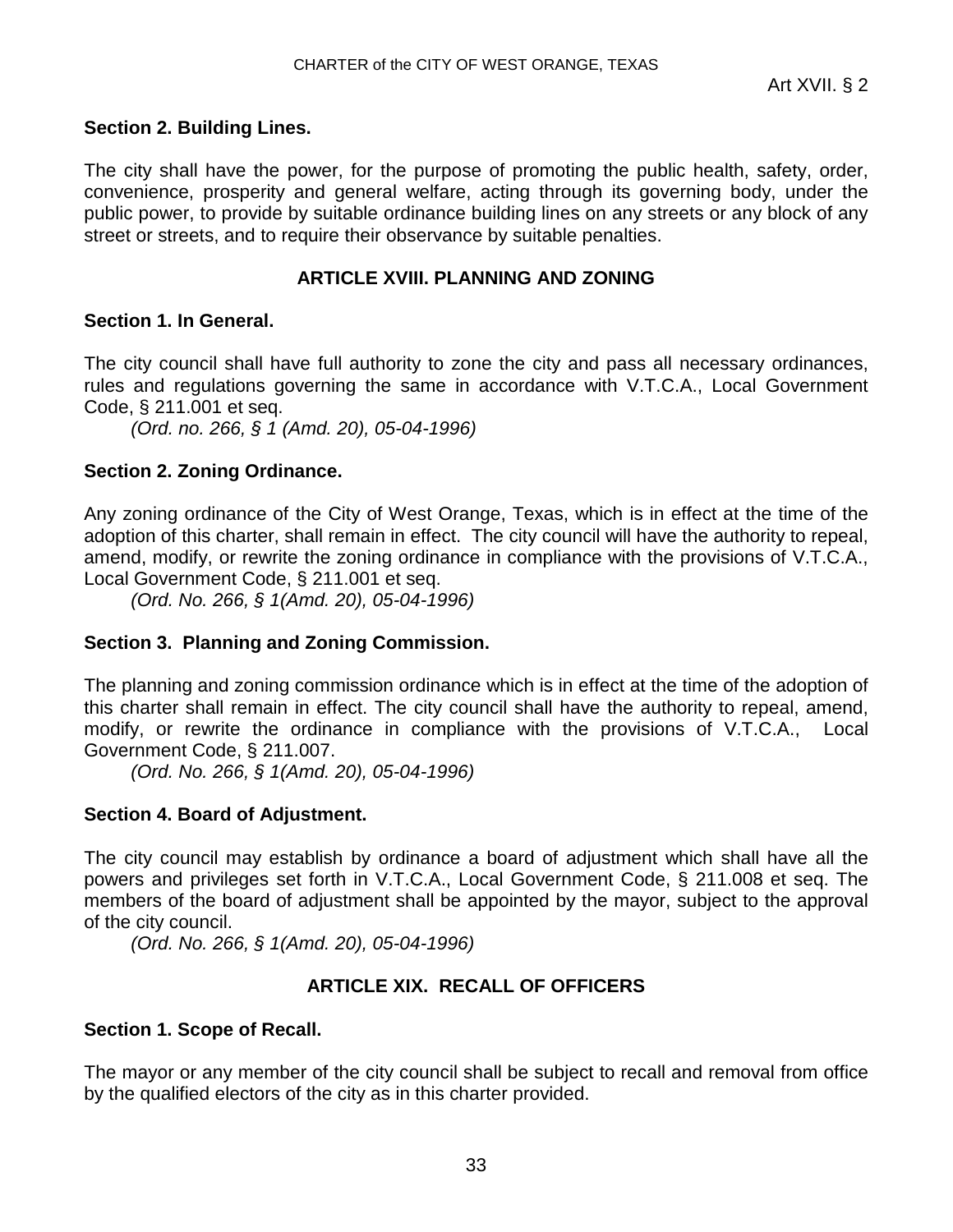# **Section 2. Petitions for Recall.**

Before the question of recall of such officer shall be submitted to the qualified electors of the city, a petition demanding such question to be so submitted shall first be filed with the person performing the duties of city secretary; which said petition shall be signed by qualified voters of the city equal in number to at least 20% of the number of votes cast at the regular municipal election of the city, but in no event less than 300 such petitioners. Each signer of such recall petition shall personally sign his name thereto in ink or indelible pencil, and shall write after his name his place of residence, giving name of street and number of place or residence, and shall also write thereon the day of the month and year his signature was affixed.

# **Section 3. Form of Recall Petition.**

The recall petition mentioned above must be addressed to the city council of the City of West Orange, and must distinctly and specifically point out the ground or grounds upon which such petition for removal is predicated, and if there be more than one ground, such as for incompetency, misconduct, or malfeasance in office, shall specifically state each ground with such certainty as to give the officer sought to be removed, notice of the matters and things with which he is charged. The signatures shall be verified by oath in the following form:

 STATE OF TEXAS ) COUNTY OF ORANGE )

 "I, \_\_\_\_\_\_\_\_\_\_\_\_\_\_\_\_\_\_\_\_, being first duly sworn, on oath depose and say that I am one of the signers of the above petition; that the statements made therein are true, and that each signature appearing thereto was made in my presence on the day and date is [it] purports to have been made, and I solemnly swear that the same is the genuine signature of the person whose name it purports to be.

"Sworn and subscribed to before me this \_\_\_\_\_\_\_\_\_\_ day of \_\_\_\_\_\_\_\_\_\_\_, \_\_\_\_\_.

 Notary Public in the State of Texas." *(Ord. No. 266, § 1(Amd. 21), 05-04-1996)*

# **Section 4. Various Papers Constituting Petition.**

The petition may consist of one or more copies, or subscription lists, circulated separately, and the signatures thereto may be upon the paper, or papers containing the form of petition, or upon other papers attached thereto. Verification provided for in the next preceding section of this article may be made by one or more petitioners, and the several parts, or copies of the petition may be filed separately and by different persons; but no signatures to such petition shall remain effective or be counted which were placed thereon more than thirty days prior to the filing of such petition or petitions with the person performing the duties of city secretary. All papers and documents comprising a single petition, that is, all papers comprising a recall petition, shall be filed with the person performing the duties of city secretary [who] shall immediately notify, in writing, the officer so sought to be removed.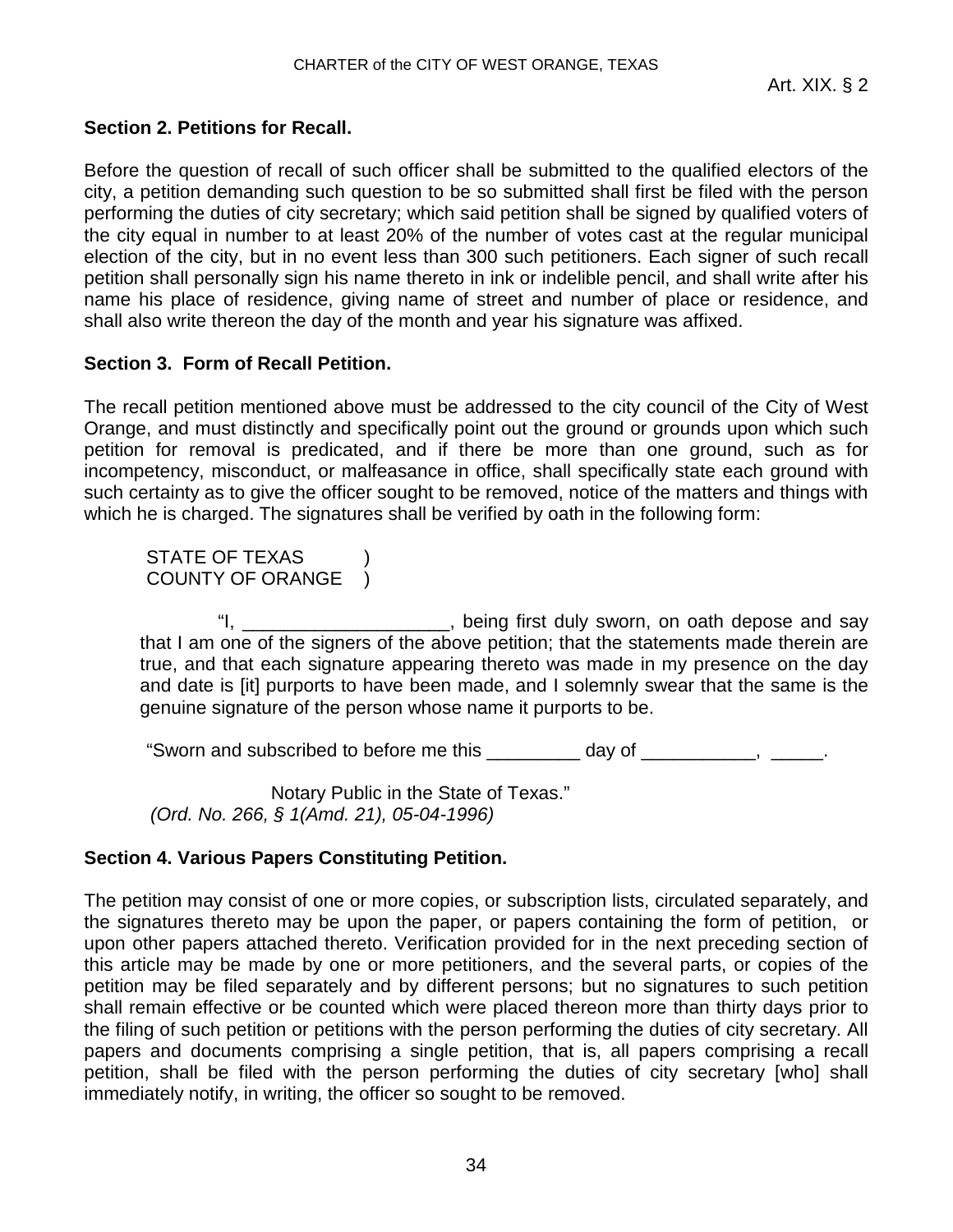#### **Section 5. Certificate to Petition.**

At the next regular meeting of the council after the date of the filing of the papers constituting the recall petition, the person performing the duties of city secretary shall present such petition to the city council of the City of West Orange.

#### **Section 6. Election to be Called.**

If the officer, whose removal is sought, does not resign within five days after such recall petition shall have been duly presented to the city council of the City of West Orange as provided in the next preceding section of this article, then it shall become the duty of said council to order an election and fix a date for holding such recall election; and the date of which election shall not be less than thirty, nor more than fifty days from the time such petition was presented to the council.

#### **Section 7. Recall Election Form of Ballot.**

The form of ballot to be used at such recall election shall be as follows:

"Shall (name of person) be removed from the office of (name of office) by recall?"

Immediately following the above question there should be provided on the ballot, in separate lines, in the order here set out, the words:

"FOR the recall of (name of person)."

"AGAINST the recall of (name of person)."

Should a majority of the votes cast at such recall election be for the recall of such officer named on the ballot, he shall be deemed removed from office. Should a majority of votes cast at such recall election, however, be against the recall of the officer named on the ballot, such officer shall continue in office for the remainder of his term.

#### **Section 8. Recall, Restrictions Thereon.**

No recall petition shall be filed against any elective officer of the City of West Orange within six months after his election, nor within six months after an election for such officer's recall.

#### **Section 9. Failure of City Council to Call an Election.**

In case all of the requirements of this charter shall have been met and the city council shall fail or refuse to receive the recall petition, or order such recall election, or discharge any other duties imposed upon said city council by the provisions of this charter with reference to such recall, then the County Judge of Orange County, Texas, shall discharge any of such duties herein provided to be discharged by the city council.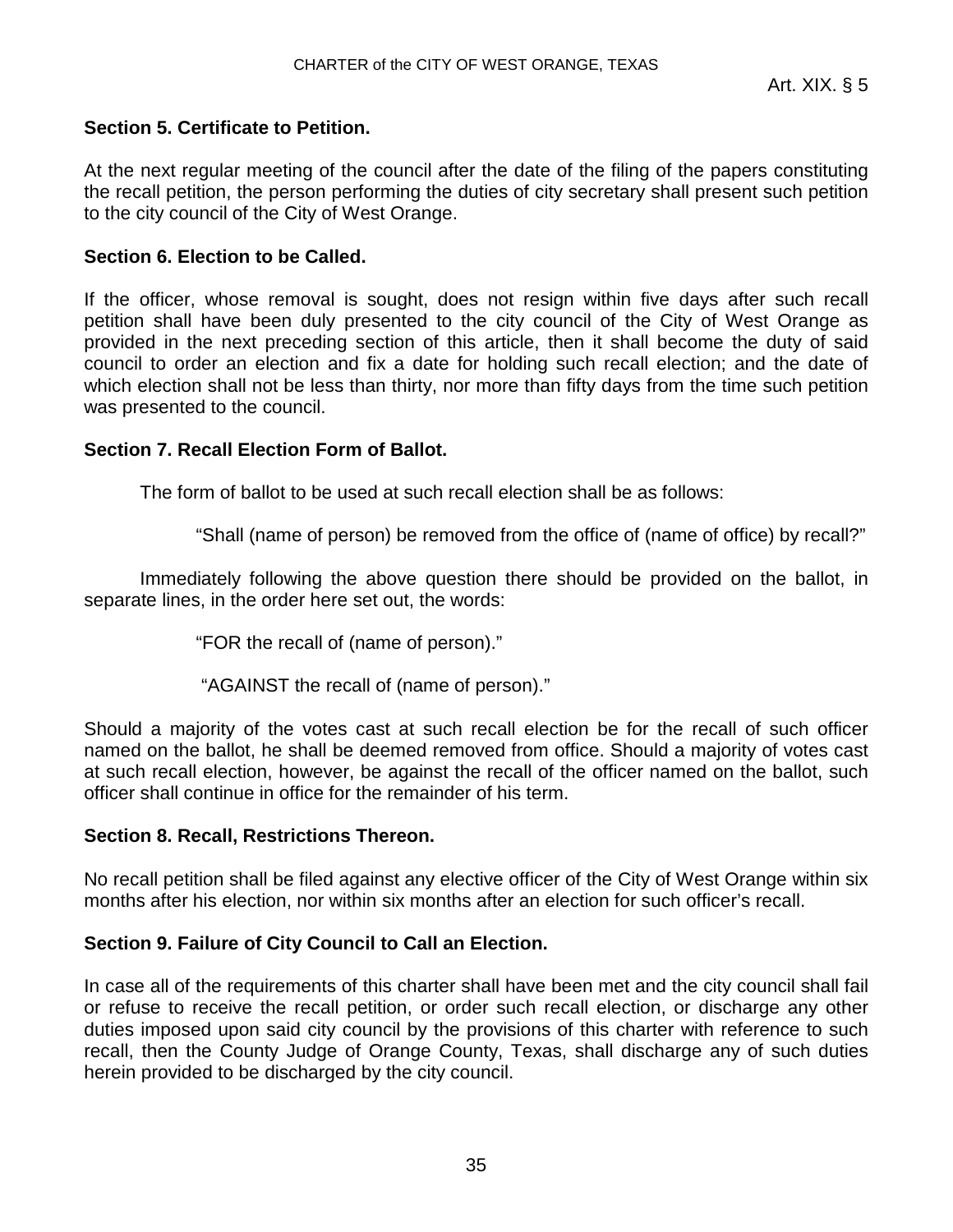#### **Section 10. One or More Officers May Be Recalled at Same Election.**

The mayor and/or one or more aldermen may be recalled at the same election; and, if in such recall election there shall as a result of such election, remain the mayor or one or more aldermen who are not recalled, then the mayor, alderman or aldermen not recalled shall discharge all of the duties incumbent upon the governing body of said city until the vacancy or vacancies created at such recall elections are filled by an election for that purpose; but if in any proposed recall election it is proposed and submitted to recall all the members constituting said city council, then there shall be submitted in the recall petition the names of candidates to fill the vacancies proposed to be created by such election and their names shall be placed upon the ballot; but the name of such officers proposed to be recalled shall not appear on the ballots as candidates.

#### **Section 11. Vacancies in Council Due to Recall, How Filled.**

If at any recall election it is not proposed and submitted to recall all of the members constituting said city council, but only [one] or more and fewer than all, and such election shall result in favor of the recall of one or more of said officer(s) proposed to be recalled, then it shall be the duty of the remaining member or members not recalled and constituting the governing body of the city, within five days after such an election is held, to meet, canvass the returns, declare the result of the election, and on the same date order an election to fill such vacancy or vacancies; which election shall be held within not less than 30 days or more than 60 days after the same shall have been ordered. No vacancy caused by recall shall be filled by the city council of the City of West Orange, but only by election.

#### **ARTICLE XX. [EFFECT OF POWERS GRANTED]**

#### **Section 1. Saving Clause, Etc**.

All powers granted heretofore to cities are hereby preserved. In case of any irreconcilable conflict between the provisions of this charter and any superior law, the powers of the city and its officers shall be as defined in such superior laws. In case of any insufficiency or omission [which] may be supplied by reference to the general laws, such provisions of the general laws are hereby adopted, and the city shall have and exercise all of the powers that it could have acquired by expressly adopting and incorporating into this charter all of the provisions of such superior and general laws, it being the intent of this charter that no lawful power of the city shall fall because of any omission, insufficiency or invalidity of any portion or portions of this charter. The insufficiency or invalidity of any portion or portions of this charter shall not in any wise affect the remainder of the charter, but the same shall be construed as if adopted without such portion and/or portions so found invalid or impotent.

# **ARTICLE XXI. [ELECTION]**

#### **Section 1. Vote on Proposed Charter.**

(a) This charter shall be submitted to the qualified voters of the city for adoption or rejection on May 19, 1956, at which election, if a majority of the qualified voters voting in such election shall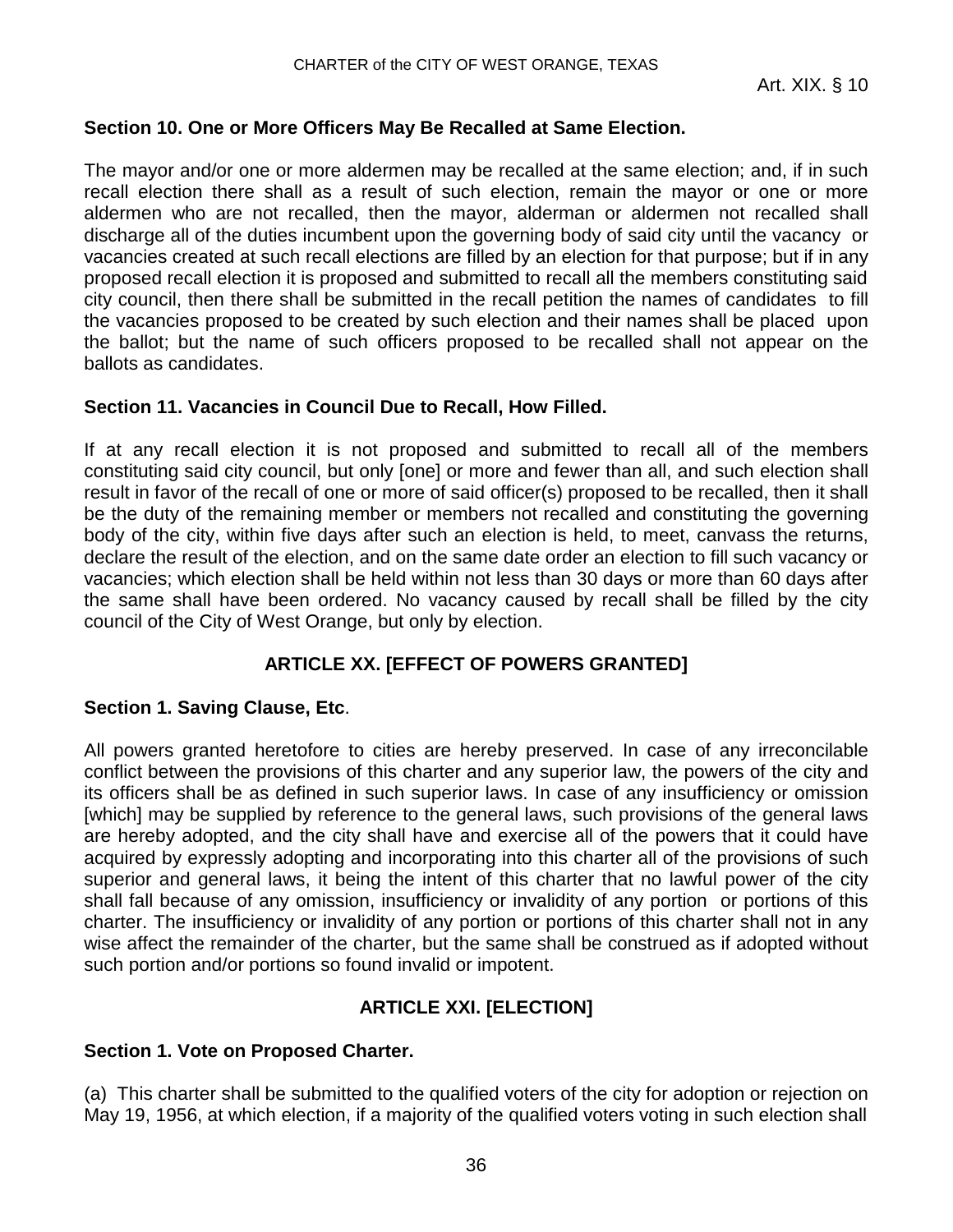Art. XXI. § 1(a)

vote in favor of the adoption of this charter, it shall then immediately become the charter and governing law of the city until amended or repealed.

(b) It being impracticable to submit this charter by sections, it is hereby prescribed that the form of ballot to be used in such election shall be as follows, to-wit:

#### FOR THE ADOPTION OF THE CHARTER

#### AGAINST THE ADOPTION OF THE CHARTER

(c) The present city council of the city shall call an election in accordance with the provisions of the general laws of the state governing such elections, and the same shall be conducted and the returns made and results declared as provided by the laws of the State of Texas governing municipal elections, and in case a majority of the votes cast at such election shall be in favor of the adoption of such charter, then an official order shall be entered upon the records of said city by the city council, declaring the same adopted, and the city secretary shall record at length upon the records of the city, in a separate book to be kept in his office for such purpose, such charter as adopted, and such secretary shall furnish to the mayor a copy of the charter, which copy of the charter shall be forwarded by the mayor as soon as practical to the secretary of state under the seal of the city, together with a certificate showing the approval of the qualified votes of such charter.

We do hereby certify that this publication constitutes a true copy of the proposed Charter of the City of West Orange, Texas.

*/s/ O.M. Dickey*

| /S/ O.M. DICKEY        |
|------------------------|
| 0. M. Dickey, Chairman |
| /s/ J.W. Dubose        |
| J.W. Dubose            |
| /s/ Ophie Sonnier      |
| <b>Ophie Sonnier</b>   |
| /s/W.H. Williams       |
| W. H. Williams         |
| /s/ T.V. Kirkland      |
| T.V. Kirkland          |